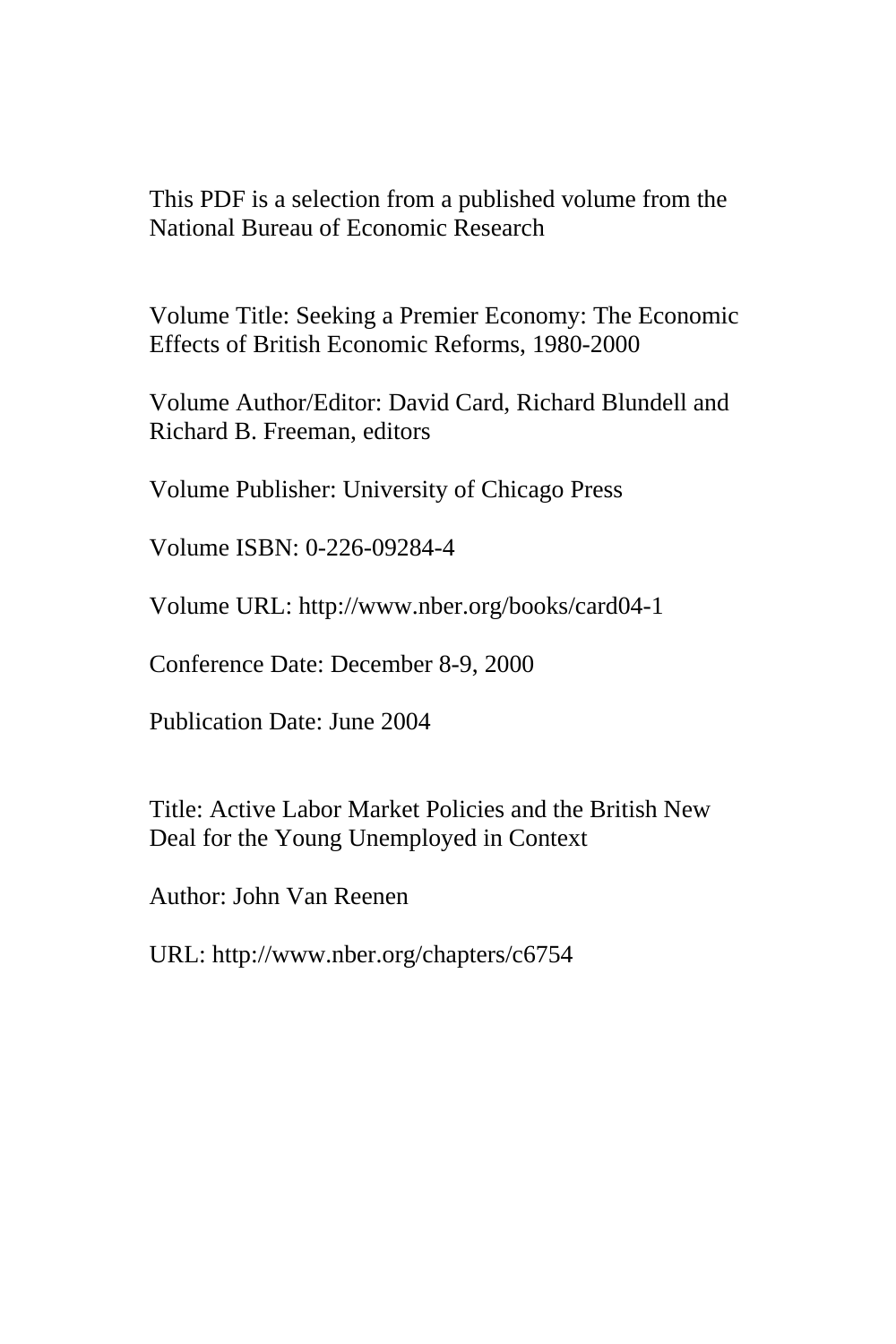# 11

# **Active Labor Market Policies and the British New Deal for the Young Unemployed in Context**

John Van Reenen

# **11.1 Introduction**

On March **14,** 2001 the number of British people claiming unemployment benefits fell below **1** million for the first time in twenty-five years. To celebrate the event, the prime minister gave a speech on the New Deal. The March 15,2001 edition of the *Evening Standard* quoted the prime minister as saying "Nobody says to me they're on a skivvy' scheme. The sort of language used about employment programs in the 1980s is not used about the New Deal."

This paper addresses two questions. Does New Labour's flagship employment policy represent a significant break from the past—and has it worked? In the 1980s and 1990s U.K. governments introduced major changes in the levels and conditions for receipt of unemployment benefits. I examine the effects of a large labor market program that was introduced (initially in pilot form) in January 1998, the year after the election of the new government. The New Deal involves a cluster of different policies designed to getting the jobless (especially the young unemployed) back to work.

Since April 1998 *all* individuals aged between eighteen and twenty-four

John Van Reenen is professor of economics at the London School of Economics and the Centre for Economic Performance.

This paper draws extensively on joint work with Richard Blundell, Costas Meghir, and Monica Costa Dias. Michal Myck and Tom Clark have both helped with the calculations. Finance came from Leverhulme Trust. The author is very grateful to comments by all participants, especially David Card, David Grubb, Paul Gregg, Marty Feldstein, Richard Freeman, Richard Layard, Howard Reed, and two anonymous referees. The usual disclaimer applies. On-line information about the New Deal is available at www.newdeal.gov.uk.

1. **A** "skivvy" is a low status, low quality occupation. *Oxford English Dictionary* gives the following example of its usage: "I never thought myself capable of such strenuosities as to do a skivvy's drudgery."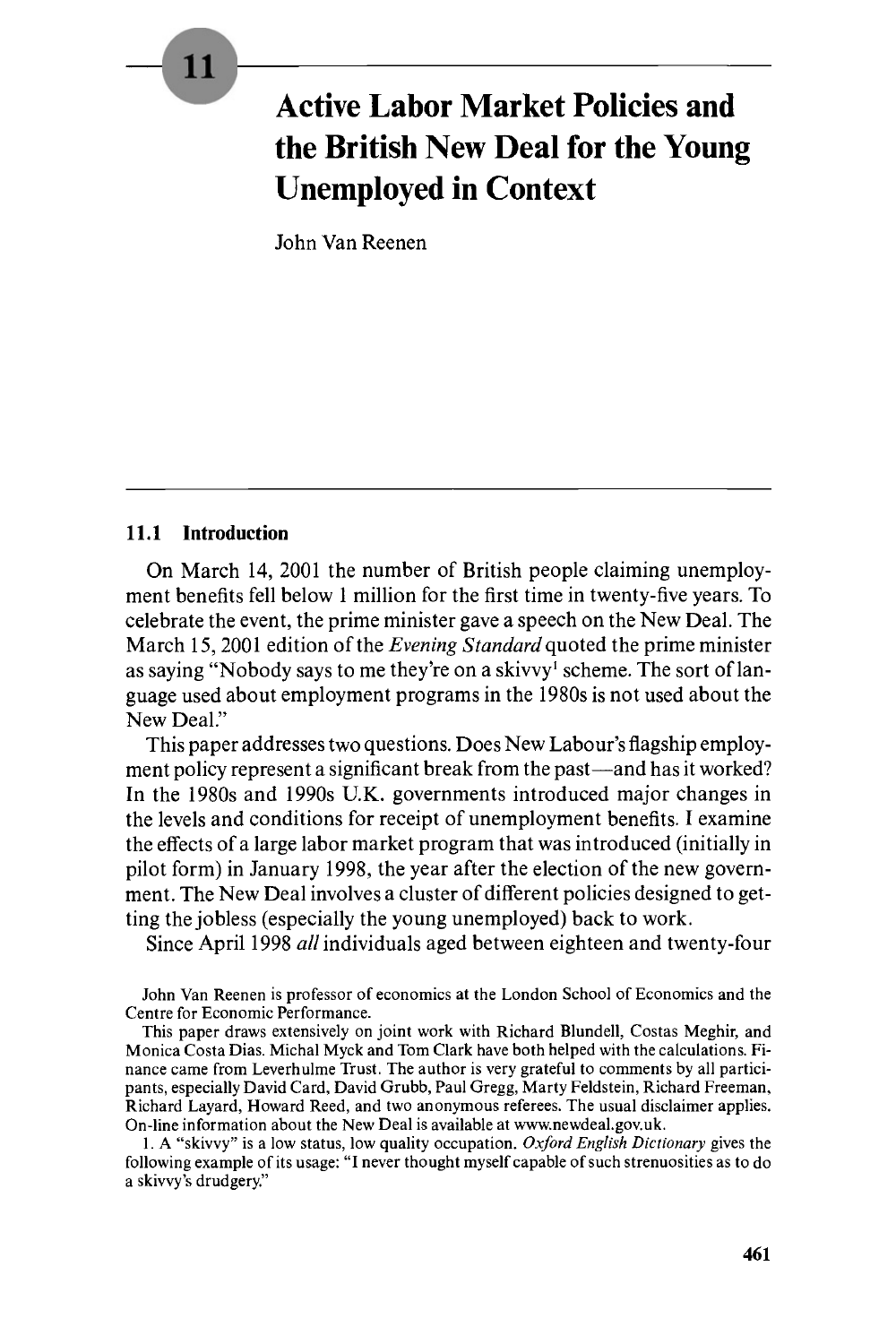who have claimed unemployment benefits (called *Job Seekers Allowance* or *JSA*) enter the New Deal program. There are two stages. First, there is a "Gateway" period, where the claimant is given intensive help with job search. Those who do not secure an unsubsidized job during this stage go on to the second stage of New Deal options that include subsidized fulltime training or education, a wage subsidy paid to the employer, voluntary work, or placement with the Environmental Task Force (governmentprovided employment). It is a mandatory program—there is no fifth option for remaining on benefits.

In this paper I focus on evaluating the success of the New Deal program in moving people into jobs. In the short run this occurs in two main ways. First, there is an enhanced job search monitored by a meeting every two weeks with a personal advisor. The job search could be increased by (1) the more credible threat of benefit sanctions, (2) the provision of a greater quality and quantity of information on vacancies, or *(3)* the psychological effect of being connected again with the labor market. Second, the wage subsidy reduces the cost to the employer of taking on an unemployed person (by about 40-50 percent).

The job search aspect has many antecedents in benefit reforms initiated under the previous Conservative administration. In particular, the Restart initiative in 1986 began a new era of increased monitoring of the unemployed (see section 11.3). The New Deal has continued this tightening up of the work-search rules, but has combined it with much more generous funding of job search assistance and subsidized options. For young people there is now effectively a time limit on benefit receipt. The wage-subsidy element also has antecedents in Britain (and elsewhere) that I discuss briefly in section 11.3.

I draw on results using a simple difference-in-differences approach exploiting two sources of identification. The eligibility for the New Deal is age related, so we can compare outflows by different age groups before and after the New Deal was introduced. Additionally, the New Deal was introduced earlier in some areas, so we can compare young people in these pilot areas to young people in nonpilot areas. There are numerous factors that may bias these estimates that are discussed, including selectivity, differential macro trends, job quality, substitution, and general equilibrium effects.

I have some things to say about the other parts of the New Deal program (such as training), but the truth is that it is still in its early days. The longrun success of the program will in large part depend on its ability to enhance the productivity and employability of people going through the options. Publicly available data at the time of writing ends in 1999, so we are only just starting to observe the labor market performance of those leaving the twelve-month education and training options.

The results suggest that the reforms have successfully increased net employment for the target group. Young unemployed men are about 20 per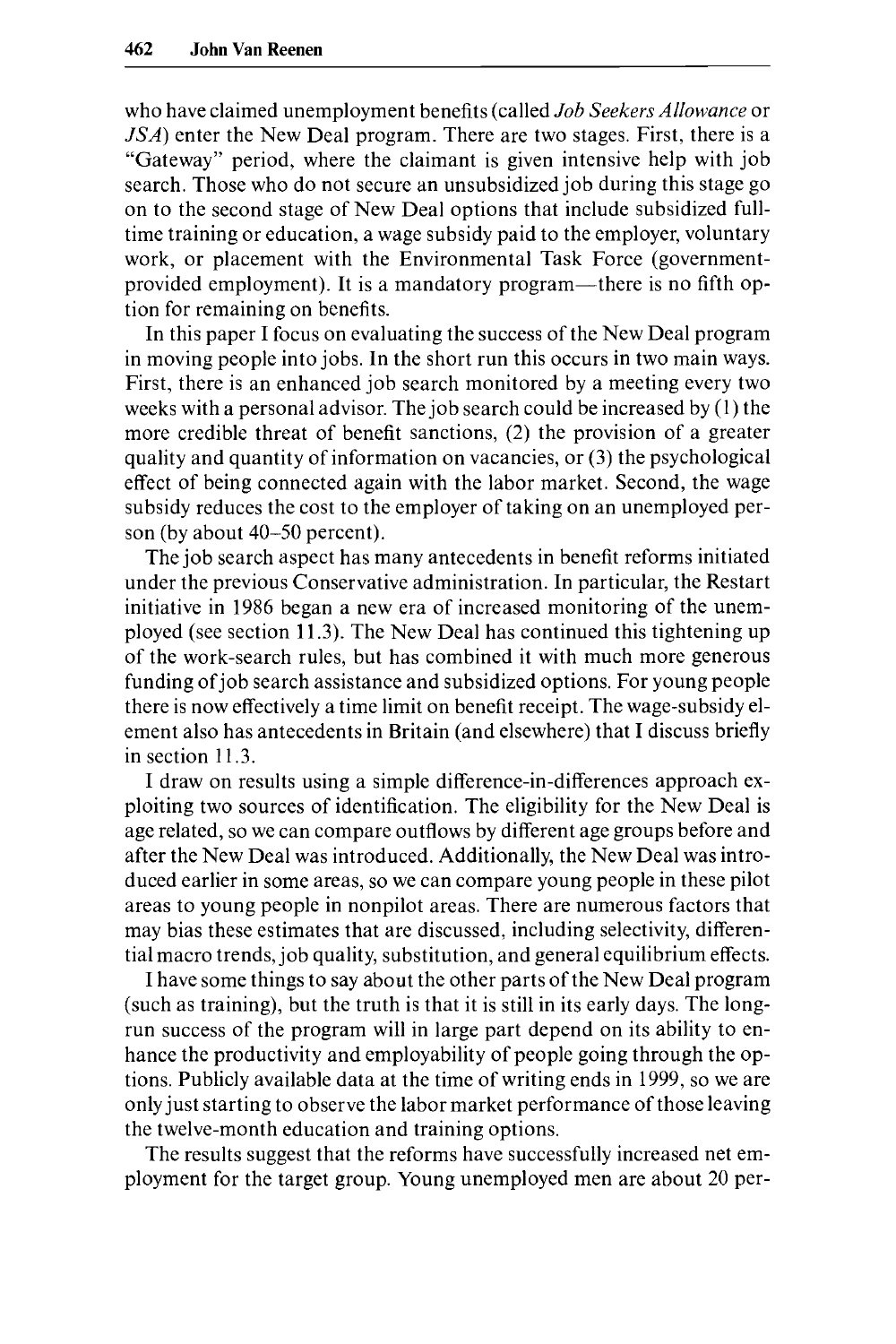cent more likely per period to gain jobs as a result of the New Deal (i.e., the probability of a young man unemployed for six months or more obtaining a job rose from about 5 percent a month to 6 percent a month). A substantial part of this effect is attributed to the wage subsidy option, but there is also some job assistance effect. An initial cost benefit analysis suggests that the program is worth continuing on efficiency grounds alone.

The plan of the paper is as follows. Section 11.2 gives some background, placing the U.K.'s labor market in historical and comparative perspective. Section 11.3 gives the history and details of the reforms. Section 11.4 offers some results on the evaluation of the New Deal. Section 11.5 gives the costbenefit calculations, and section 11.6 offers some concluding remarks.

#### **11.2 General U.K. Labor Market Background**

In this section I sketch out some features of the labor market of the United Kingdom in historical and comparative perspective.

Figure 11.1 displays the total unemployed claimant count since 1960, and figure 11.2 shows the standard International Labour Organization (ILO) unemployment rates from 1978 onward. In many respects the United Kingdom is similar to other European countries. There has been a steady upward drift of unemployment since 1960, with a very large increase post-1979. Until the 199Os, the trough of each recession was associated with higher unemployment than the previous downturn. The expansion since 1993 has pushed the number of unemployed below that of the previous cycle to levels not seen since the last Labour government (1974-1979).

Another feature of U.K. unemployment is its volatility. The United Kingdom has experienced sharp boom-bust cycles. There were deep recessions in the early 1980s and early 1990s and a fast boom in the mid- to late 1980s. There was a similar boom in the late 1990s and early 2000s, although with lower levels of wage and price inflation.

Currently U.K. unemployment is relatively low by Organization for Economic Cooperation and Development (OECD) standards (see column [1], table 11.1). This has been a relatively recent phenomenon, however. Between 1983 and 1996, U.K. unemployment rates have been above the OECD average, certainly higher than Germany's (which has never fully recovered from the shock of reunification in 1989), although lower than France's.<sup>2</sup> Furthermore, in terms of its long-term unemployment rates, the United Kingdom appears much closer to a European country than to the United States.

Across almost all OECD countries youth unemployment is higher than

**<sup>2.</sup>** Between 1983 and 1996 OECD average unemployment was 8.2 percent-9.7 percent in the United Kingdom, 6.2 percent in West Germany, and 10.4 percent in France (Nickell 1997).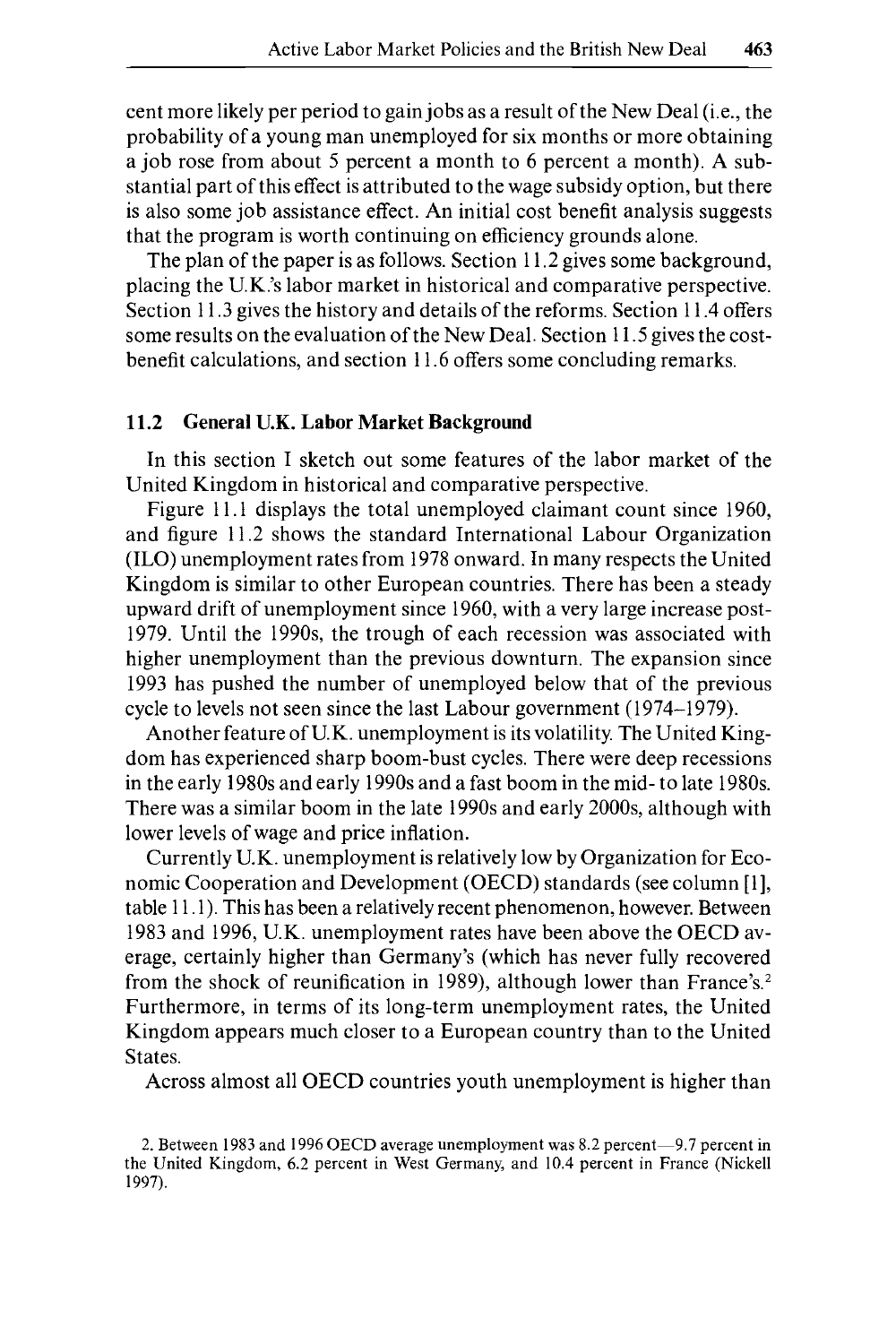

**Fig. 11.1 Claimant unemployment-total and long-term**  *Sources:* Data underlying the figure is available at **http://www.statistics.gov.uk** and **Wells** (2000).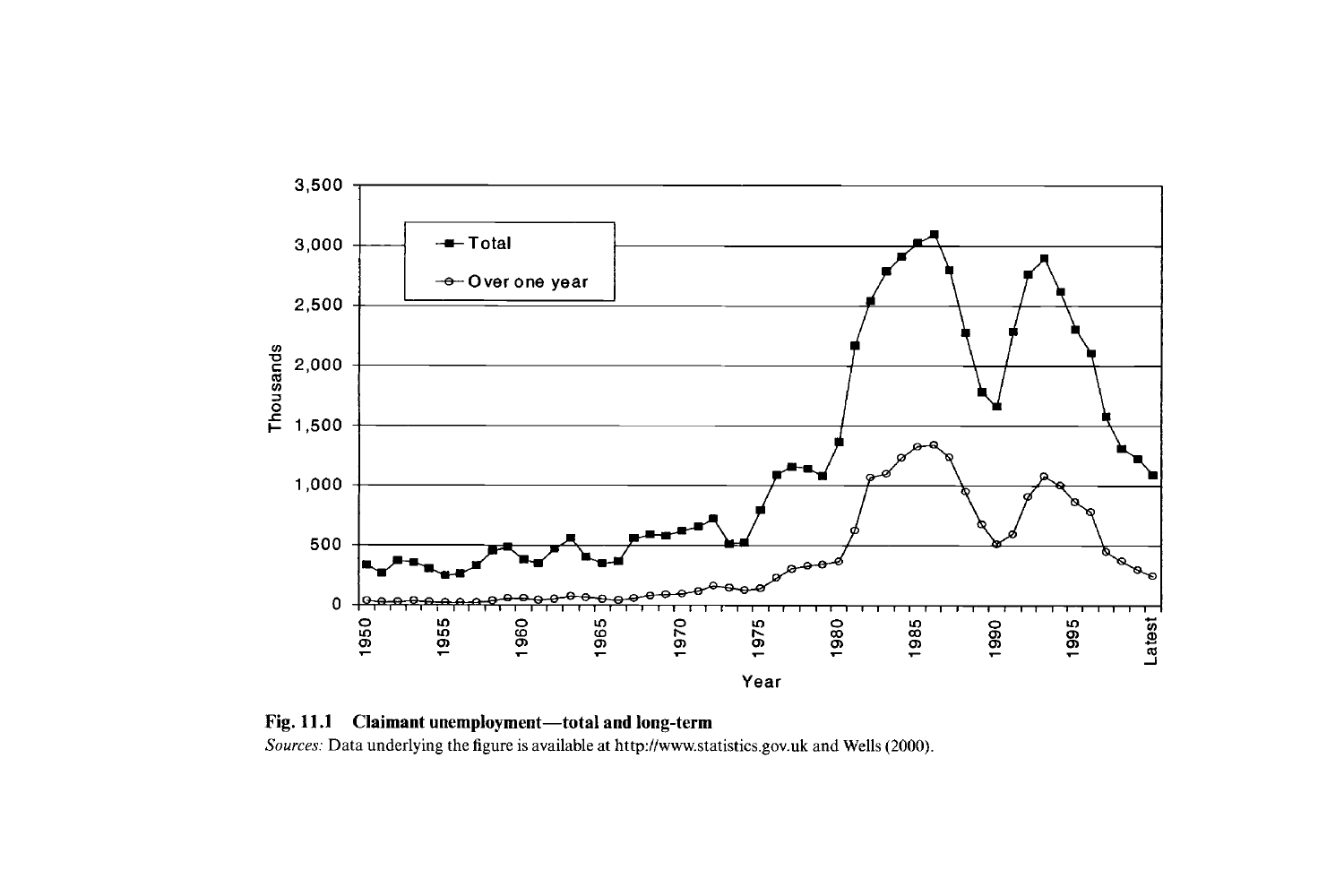

#### Fig. 11.2 Unemployment-claimant and ILO measures

*Sources:* Data on ILO defined unemployment were taken from the **LFS.** Data underlying the figure is available at http://www.statistics.g0v.uk and Wells (2000).

*Notes:* The ILO definition is based on asking out of work individuals whether they would be available and prepared to accept a job within two weeks. The claimant count is the number of people who are receiving unemployment benefits (called *Job Seekers Allowance*  since **1994).** Although the series track each other relatively well, there will be some people who are 1LO unemployed who will not be in the claimant count (e.g., if they left their job voluntarily, this will disqualify them from benefits receipt for a period of time). Similarly, some individuals could be claiming unemployment benefits without genuinely searching for a job.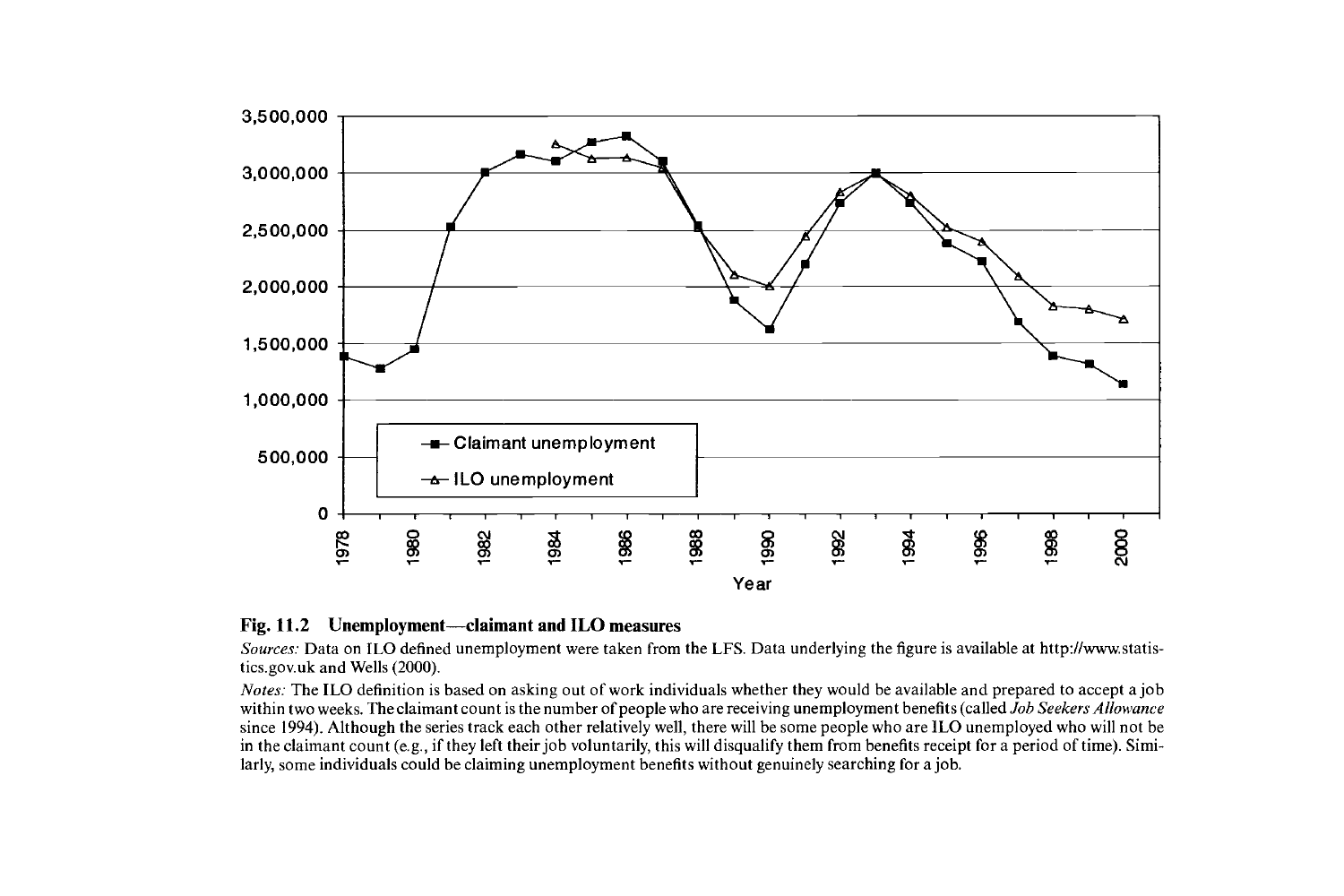| Country              | ILO<br>Unemployment<br>Rate (c. 1999)<br>(1) | Replacement<br>Rate<br>(c. 1997–1998)<br>(2) | Sanction<br>Rate<br>$(1994 - 1995)$<br>(3) |
|----------------------|----------------------------------------------|----------------------------------------------|--------------------------------------------|
| Australia            | 7.5                                          | 71                                           | 14.7                                       |
| Belgium              | 9.1                                          | 61                                           | 4.2                                        |
| Canada               | 8.1                                          | 66                                           | 6.1                                        |
| Denmark              | 4.8                                          | 80                                           | 4.3                                        |
| France               | 11.2                                         | n.a.                                         | n.a.                                       |
| Finland              | 10.7                                         | 81                                           | 10.2                                       |
| West Germany         | 7.4                                          | 79                                           | 1.1                                        |
| Italy                | 10.0                                         | n.a.                                         | n.a.                                       |
| Japan                | 4.7                                          | 59                                           | 0.02                                       |
| The Netherlands      | 3.4                                          | 82                                           | 36                                         |
| Norway               | 2.9                                          | 73                                           | 10.8                                       |
| Sweden               | 7.3                                          | 85                                           | 0.8                                        |
| Switzerland          | 1.8                                          | 84                                           | 40.3                                       |
| United Kingdom       | 6.2                                          | 67                                           | 10.3                                       |
| <b>United States</b> | 4.3                                          | 60                                           | 25.7                                       |

**Table 11.1 Benefits, Sanctions, and Unemployment: International Comparisons (%)** 

*Sources:* International Labor Organization (ILO) unemployment rate 1999 from Nickell and van Ours (2000). Replaccment rate from Martin (1998, table 4). Sanction rate from Grubb (2000), except for the Netherlands (Boone and van Ours 2000) and Sweden.

*Notes:* Replacement rate calculated as benefit entitlements before tax as a percentage of previous earnings before tax; first month of unemployment for a person on average earnings, assuming that person is forty years old, has a dependent spouse, has two children, and started work at eighteen. These are all 1994-1995 (except for Japan, 1996). Sanctions rate is defined as total sanctions during benefit periods as a proportion of the average stock of claims 1997-1998. n.a. = not available.

unemployment for prime-age individuals. There is a relatively high proportion of young Britons in jobs and a low proportion of young people in school. There is also a large proportion of British youth that are neither in school nor in the labor force (the "idle"). The United Kingdom has the highest numbers of eighteen-year-old men in this category.' Moreover, the United Kingdom has had the largest increase in the proportion of "idle" youth since 1984.

Another feature of the youth labor market is its sensitivity to the business cycle. The unemployment rates of the younger group (see figure 11.3) broadly mirror the overall picture, but are more cyclically sensitive. This is also true for the employment rates (see Bell, Blundell, and Van Reenen 1999).

Turning to wage rates, it is well known that there has been a large increase in earnings inequality in the United Kingdom since 1979 (Schmitt,

<sup>3.</sup> The proportion idle was 8.4 percent in the United Kingdom in 1997, compared to 2.3 percent in 1984. In 1997 the OECD average was 1.8 percent-5.6 percent in the United States, 4.2 percent in Germany, 3.3 percent in France, and 9.1 percent in Italy (see Blanchflower and Freeman 2000).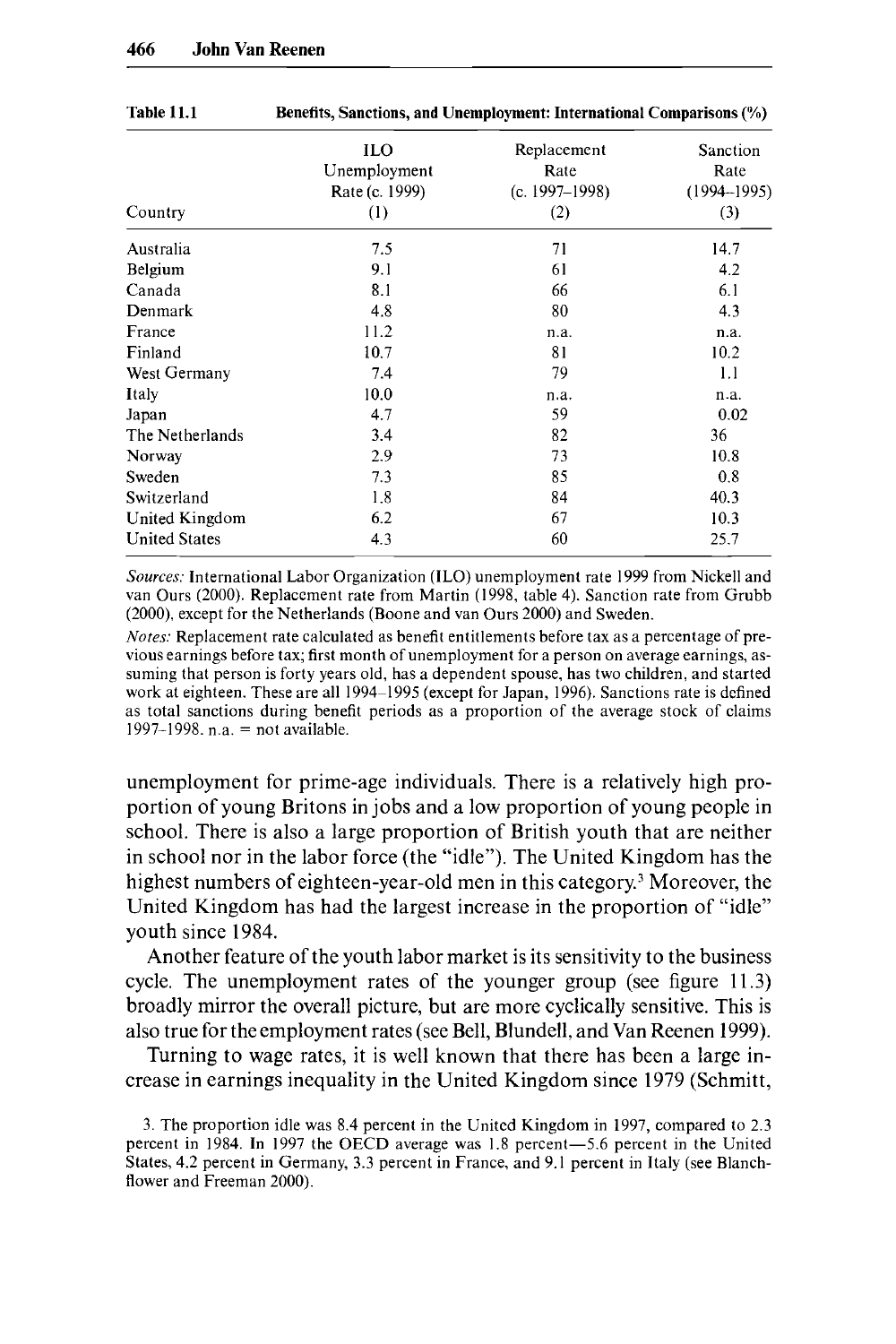

**Fig. 11.3 Claimant unemployment amongst eighteen-twenty-four-year-olds**  *Source:* Data underlying the figure is available at **http://www.statistics.gov.uk** and Wells (2000).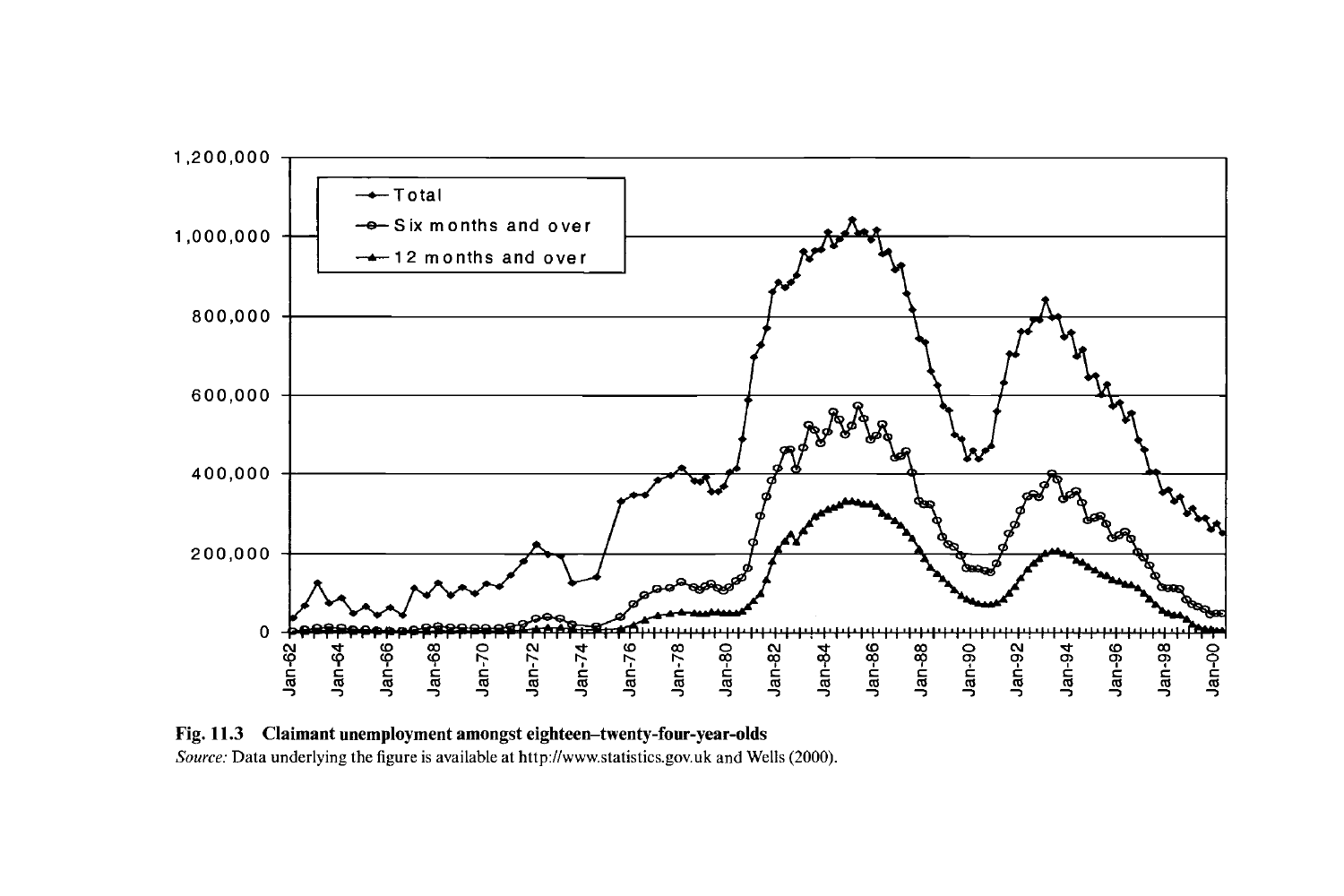1995; Gosling, Machin, and Meghir 2000). This has occurred between the younger and older age groups, even within gender and skill classes. The uprating of many benefit levels (e.g., the state pension and unemployment benefit) in Britain was pegged to price inflation instead of earnings inflation from 1979-1980. Also, there were real cuts of about 10 percent in most means-tested benefits. This has lead to a fall in the replacement rate relative to other countries (the second column of table 11.1).

To summarize this section somewhat boldly, the United Kingdom has enjoyed lower than average unemployment rates since the mid- to late 1990s than other European countries. Over **a** longer time frame unemployment has been about average and more volatile than other OECD countries. Youth unemployment is slightly better than average, but there are a surprisingly large number of young people in the United Kingdom who are neither in school nor actively seeking work. Wages are relatively low for young British workers, but so are unemployment benefits.

#### **11.3 Institutions of U.K. Unemployment Benefit Regime**

11.3.1 The New Deal in Historical Context

Table 11.2 displays the evolution of the U.K. unemployment benefit regime. The network of the labor exchanges was first founded in 1910 and administered the first unemployment benefits from 1912. Worries about the disincentive effects of unemployment benefit persisted from its foundation. The work test was a fundamental part of the labor exchange but was seen as more humane than the workhouses that preceded it. **As** Beveridge (1909) put it

The labour exchange opens the way for "depauperisation" more humane, less costly and more effective than that of the workhouse testthe way of making the finding of work easy instead of making relief hard.  $(215 - 216)$ 

The work-test requirement became less pressing during the postwar "Golden Years" of low unemployment. From the late 1960s, however, there appeared to be a shift in attitude toward unemployment benefits away from being a temporary palliative of social insurance and toward being a more permanent redistribution from those with work to the jobless. Additionally, the role of the Employment Service was reoriented toward being a service provider to employers and employees. It attempted to regain a share in the market for filling vacancies because of the fear that employers were losing interest in notifying job centers of vacancies. The Employment Service focused less on finding jobs for the difficult to place long-term unemployed.

The most important consequence of these changes was that the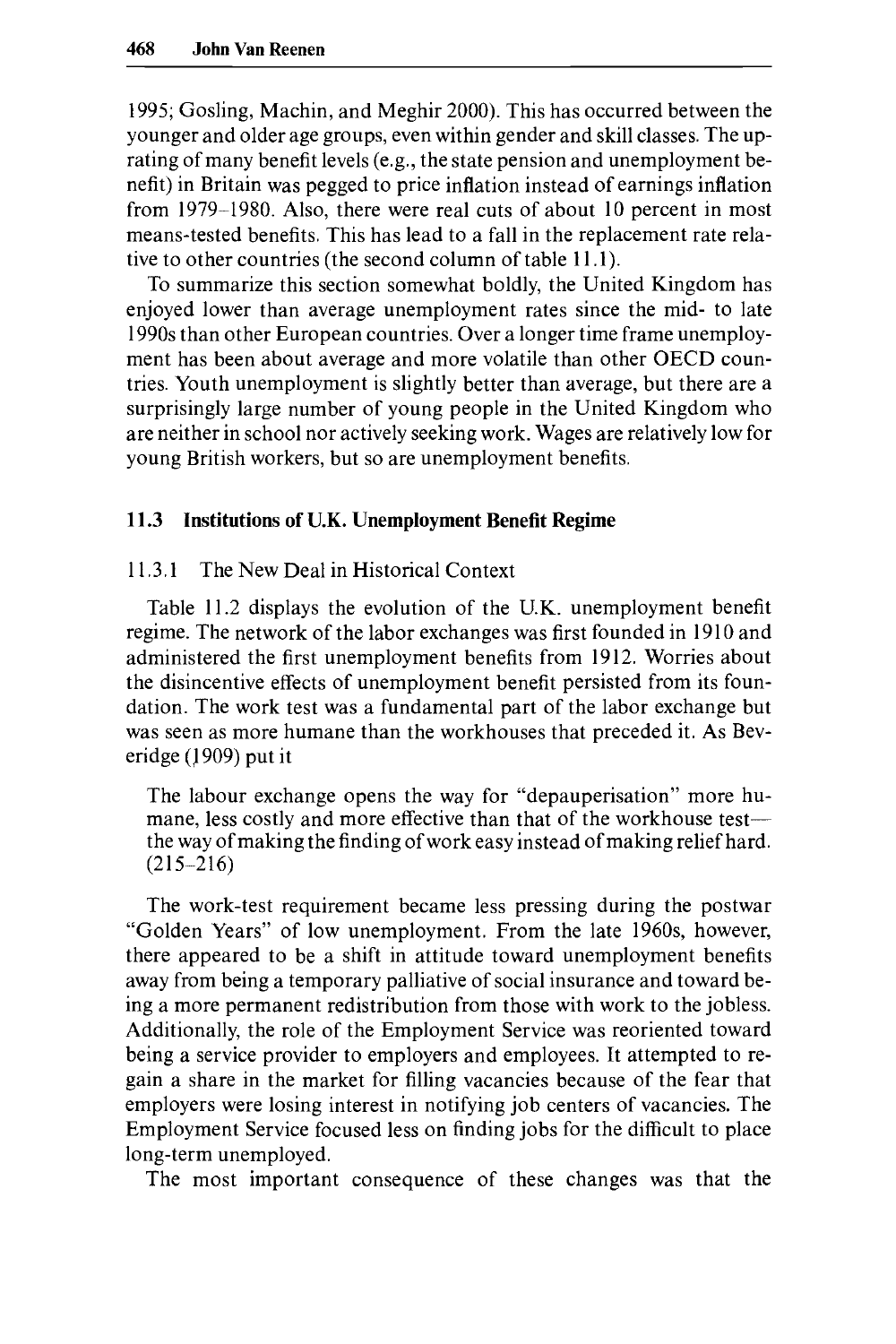| Year                          | Reform                                                                                                                                                                                                                                                                                                                                                             |
|-------------------------------|--------------------------------------------------------------------------------------------------------------------------------------------------------------------------------------------------------------------------------------------------------------------------------------------------------------------------------------------------------------------|
| 1910, February                | Labor exchange network founded by Winston Churchill                                                                                                                                                                                                                                                                                                                |
| 1912                          | Unemployment benefit introduced and administered by labor exchanges                                                                                                                                                                                                                                                                                                |
| 1919                          | All claimants had to prove "normally in employment, genuinely seeking employ-<br>ment and unable to obtain it"                                                                                                                                                                                                                                                     |
| 1946                          | National Insurance Act                                                                                                                                                                                                                                                                                                                                             |
| 1961                          | Visit Job Center once a week (twice a week before)                                                                                                                                                                                                                                                                                                                 |
| 1974                          | Benefit Office and Job Center split                                                                                                                                                                                                                                                                                                                                |
| 1979                          | 13% cut in Employment Service staff                                                                                                                                                                                                                                                                                                                                |
| 1980                          | Visit Job Center only once every two weeks                                                                                                                                                                                                                                                                                                                         |
| 1982                          | Visiting Job Center voluntary                                                                                                                                                                                                                                                                                                                                      |
| 1982-1985                     | 50% cutback in numbers of staff to enforce work search (fall of 940 to 550 in Unem-<br>ployment Registration Office)                                                                                                                                                                                                                                               |
| 1986 Restart                  | Restart mandatory job-related interview; increases in staff (especially for checking<br>fraud); vacancies displayed in benefit office; verification letters sent to unemployed;<br>maximum period of benefit disqualification extended to 13 weeks (was 6 weeks<br>$1913 - 1986$<br>January—pilots; July—nation wide for those with $1 +$ year unemployment; Octo- |
|                               | ber-extended to all with 6 months unemployment                                                                                                                                                                                                                                                                                                                     |
| 1988                          | Maximum period of benefit disqualification extended to 26 weeks                                                                                                                                                                                                                                                                                                    |
| 1989 Social<br>Security Act   | Eligibility requirements increased over "actively seeking work" (must look every<br>week); cannot refuse "unsuitable" jobs paying less than going rate                                                                                                                                                                                                             |
| 1990                          | Employment Service given more independence by being made into an "arm's-<br>length agency"; performance targets (e.g., on referrals)                                                                                                                                                                                                                               |
| 1991                          | Mandatory one-week job course for unemployed >2 years                                                                                                                                                                                                                                                                                                              |
| 1994/1995                     | "Stricter benefit regime" doubles number of sanctions/referrals                                                                                                                                                                                                                                                                                                    |
| 1996 Job Seekers<br>Allowance | Job Seekers' Allowance (JSA) is the new legal framework based around Job Seekers<br>Agreement: Visit Job Center once every two weeks; more random checking over<br>search; after 3 months unemployment have to search for other occupations                                                                                                                        |
| 1997                          | Various compulsory programs (1-2-1, Workwise, Project Work)                                                                                                                                                                                                                                                                                                        |
| 1998 New Deal                 | New Deal for Young People (pilots in January, nation rollout in April)                                                                                                                                                                                                                                                                                             |
| 1998                          | New Deal for long-term unemployed—all those unemployed for over 2 years (July)                                                                                                                                                                                                                                                                                     |
| 1999, April                   | National Minimum Wage introduced at £3.60 for adults and at £3 for youths                                                                                                                                                                                                                                                                                          |
| 1999, August                  | New Deal for over-50s piloted                                                                                                                                                                                                                                                                                                                                      |
| 2000                          | New Deal for over-50s national rollout                                                                                                                                                                                                                                                                                                                             |
| 2001                          | New Deal made a permanent feature of U.K. unemployment benefit regime                                                                                                                                                                                                                                                                                              |

*Sources:* Wells (2000), Price (2000).

*Note;* Important reforms are italicized.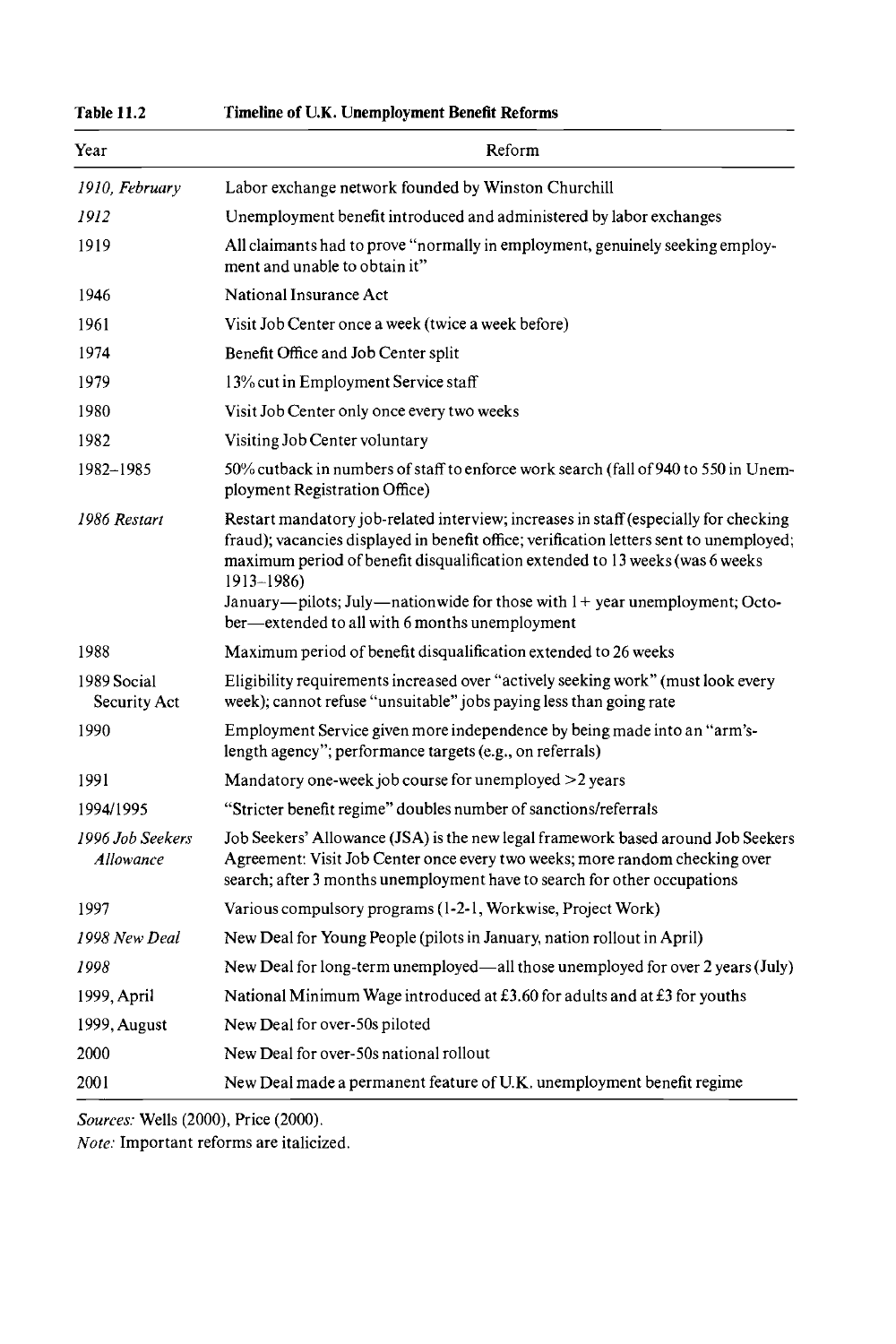work-search requirements were less strictly enforced. The function of job centers (job search) and benefit offices (paying benefits) were split in 1974, and they were increasingly located on different premises. An indicator of the relaxation in work search is the number of referrals of unemployed people suspected of not searching for work—this stood at 28,270 in 1968, and, despite a big increase in unemployment, fell to 5,603 by 1976 (Price 2000).

Surprisingly, the advent of Mrs. Thatcher's administration actually reinforced this trend. In 1982 the compulsion to visit a Job Centre if someone claimed unemployment benefit was withdrawn. Cutbacks in public expenditure reduced the numbers of staff to monitor the work-search requirements and help match the unemployed with jobs.4 These administrative changes, combined with the huge increase in unemployment in the early 1980s (see figure 11.1), swamped the ability of the Employment Service to enforce work search. In terms of gross domestic product (GDP) the U.K. recession troughed in 1981, but despite 5 years of recovery, claimant unemployment only peaked in 1986.

A major period of benefit reform began in 1986. The introduction of the Restart program made interviews with the Employment Service a condition of benefit receipt for all those whose unemployment claims had reached a duration of twelve months or more. These were piloted in January and rolled out nationally in July. Also, in 1986 the government extended the unemployment insurance disqualification period for those deemed to have left their jobs voluntarily from six to thirteen weeks (this was further increased to twenty-six weeks in 1988 and is currently six months). $5$ 

Since this point, there has been a successive tightening of the worksearch requirement. In October 1986 Restart interviews were extended to all those unemployed in excess of six months, with repeated interviews after every subsequent six months. In 1991 mandatory job courses for the very long-term unemployed were introduced. In 1994 the number of sanctions doubled under the "stricter benefit regime."

These changes were consolidated in a new legal framework under JSA, introduced in 1996. A range of measures was introduced to improve job search,<sup>6</sup> and there were more checks over eligibility.

One indicator of the effect of these cumulative changes has been to reduce

4. In the early 1980s large numbers were encouraged to leave the unemployment rolls and draw other forms of benefits (and therefore exit the labor market). This gave the appearance of reducing unemployment. For example, the 1983 budget allowed men over sixty to move on to a higher benefit rate if they signed *off* of unemployment benefits and on to long-term supplementary benefits. Supplementary benefits *required* that the recipients did *nol* look for work (Wells *2000)!* The numbers of invalidity benefits rose by 300,000 between 1984 and 1988.

*5.* Restart also gave menu of options to help get people into work-short courses, training, job clubs, and a Jobstart subsidy (a f20 bonus to the unemployed person if they took a lowpaying job).

6. Examples are the Jobseekers' agreements, the enhanced advisory interventions, and that the unemployed could not refuse jobs outside their own occupation after three months. and so on.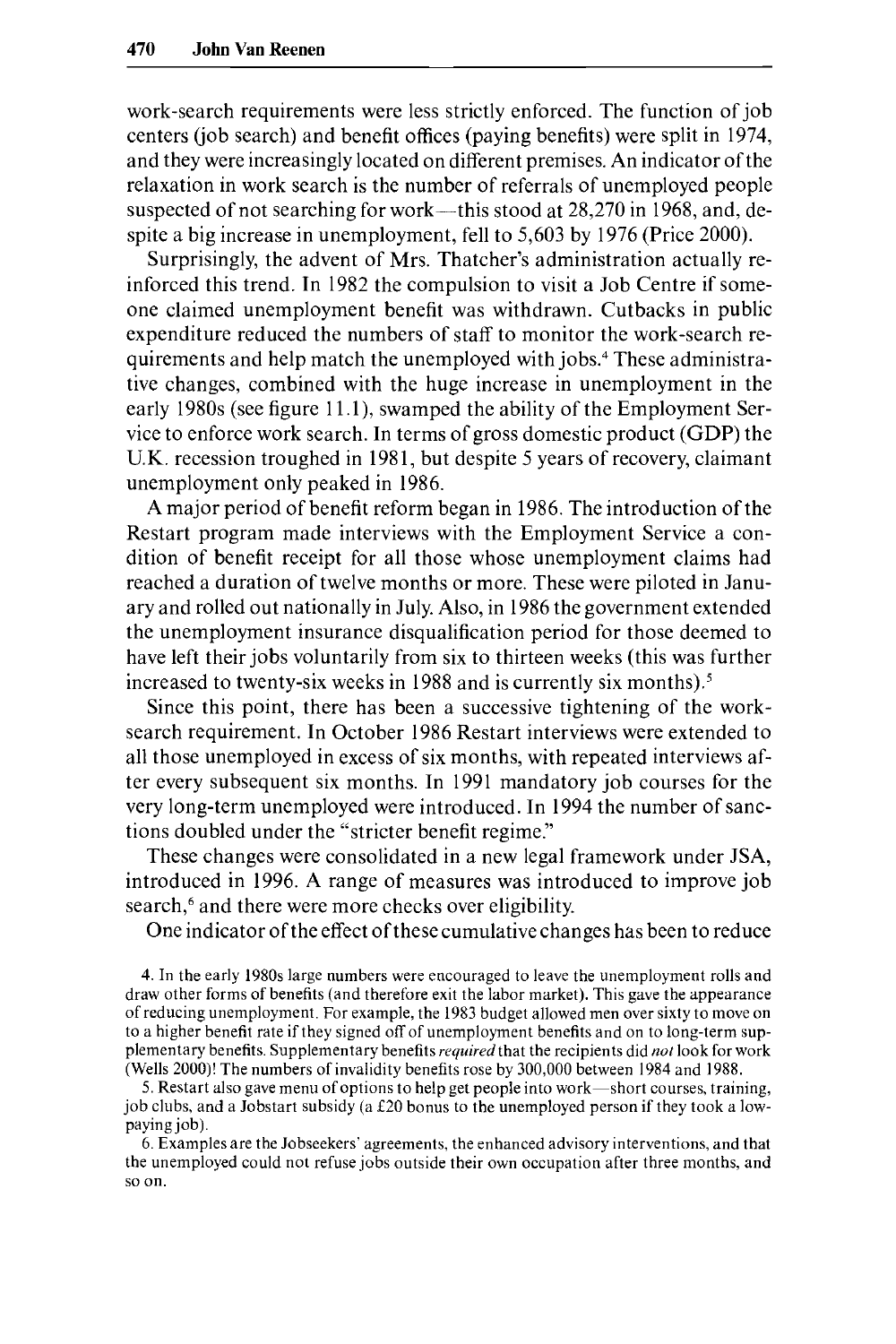the proportion of people seeking work who actually claim benefits. Schmitt and Wadsworth (1999) show that in 1983 90 percent of ILO unemployed men (i.e., those who had actively sought work within the last two weeks) received unemployment benefits, compared to only 80 percent in 1993.

Previous U.K. governments had experimented with wage subsidies. The common feature of these schemes was the payment of a fixed weekly subsidy, typically of around £50 or £60 for the initial months of employment of a long-term unemployed individual. This was sometimes payable to the individual (Jobstart allowance and Jobmatch) and sometimes to the employer (Workstart). In addition, an employer's National Insurance (the main U.K. payroll tax) contributions holiday for the long-term unemployed was introduced in April 1996. Prior to the New Deal none of these schemes were very well funded, and all have suffered from low take-up. For example, in 1996 only 1 percent of all U.K. active labor market funds were spent on wage subsidies, compared to an European Union (EU) average of 10 percent (Martin 1998).

## 11.3.2 The Elements of the New Deal

The New Deal program has been targeted at specific groups of the unemployed, with an emphasis on the young (eighteen- to twenty-four-yearolds), long-term unemployed (eighteen months or more), lone parents, and disabled people. Pilots for the New Deal for Young People began in January 1998, and the program took effect at the national level beginning in April 1998. The number of young people on the New Deal peaked at just fewer than 150,000 in July 1999 and stood at 86,200 in September 2002.

The windfall tax on the privatized utilities raised  $£5.2$  billion between 1997 and 1999, and all of these funds were hypothecated to financing New Deals of some variety. Table 11.3 shows the government's estimates of the allocation of windfall tax receipts to different elements of the program. The New Deal for Young People received about E1.5 billion by the end of March 2002.

It is tempting to simply divide the cost of the New Deal by the estimate number of new jobs in section 11.4 (about 17,250) to find a "cost per job created." This would imply that the scheme was expensive (e.g., using the estimates in section 11.4 of about E18,550 per job in 1999-2000). Such a calculation is misleading, however, as participants of the New Deal options would have been claiming JSA, and these costs (and others) must be deducted from the gross costs in table 11.4 to get an estimate of the net exchequer cost. We perform an explicit cost-benefit calculation in section 11.5 to address this issue. This suggests that the actual social cost per additional employee is under E4,OOO (E68.1 million/l7,250) and, more importantly, that social benefits exceeded social costs.

The program is composed of several parts, with different options offered to different groups of the unemployed. The New Deal for Young People is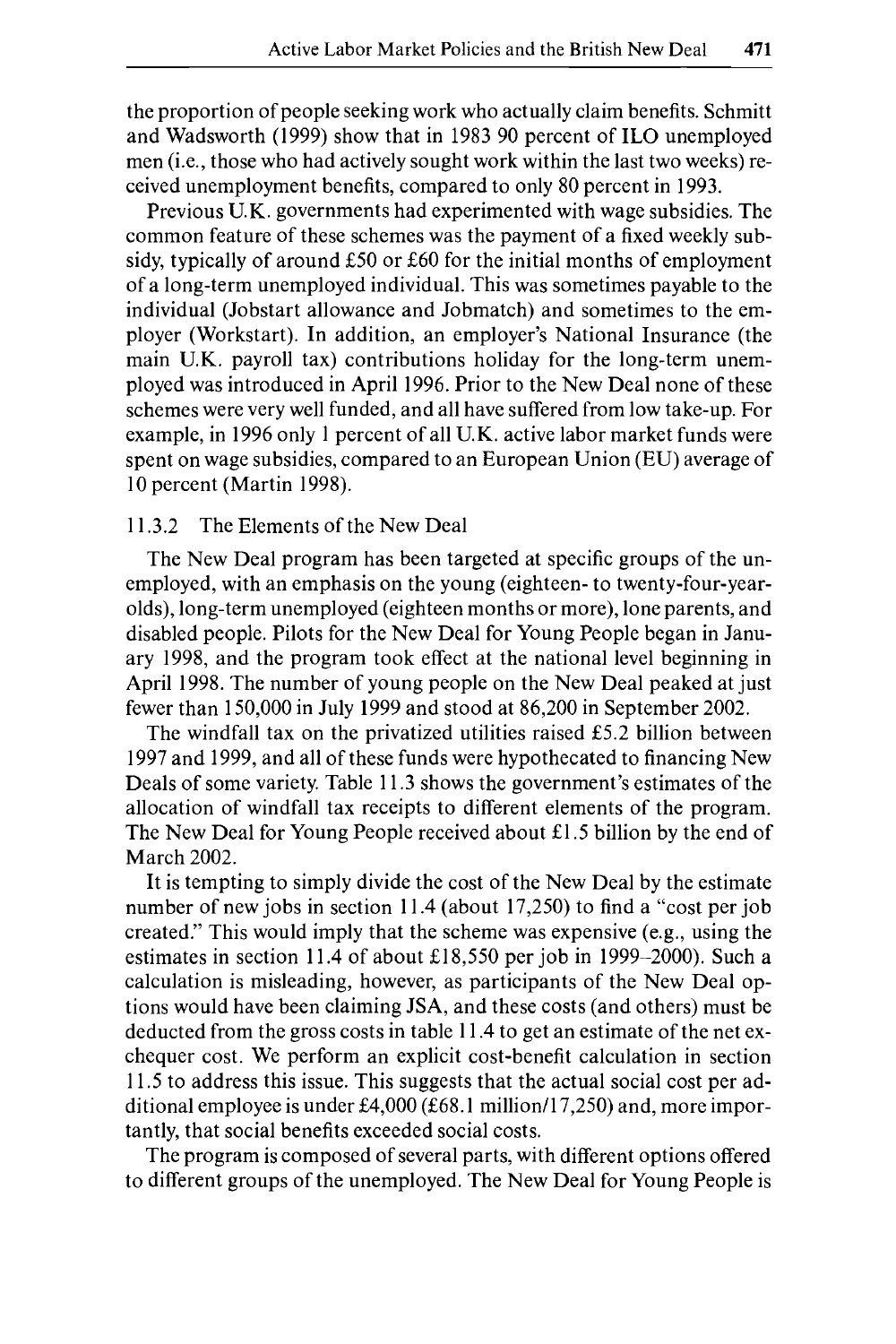| Program                  | 1997–1998 | 1998-1999 | 1999-2000 | 2000-2001 | 2001-2002 | 1997-2002 |
|--------------------------|-----------|-----------|-----------|-----------|-----------|-----------|
| New Deal for 18- to      |           |           |           |           |           |           |
| 24-year-olds             | 50        | 210       | 320       | 440       | 460       | 1,480     |
| New Deal for those       |           |           |           |           |           |           |
| 25 and over              | $\theta$  | 10        | 110       | 160       | 320       | 600       |
| New Deal for those       |           |           |           |           |           |           |
| 50 and over              | $\theta$  | $\theta$  | $\Omega$  | 20        | 20        | 40        |
| New Deal for single      |           |           |           |           |           |           |
| parents                  | $\theta$  | 20        | 50        | 60        | 90        | 220       |
| New Deal for disabled    |           |           |           |           |           |           |
| people                   | $\theta$  | 10        | 30        | 90        | 80        | 210       |
| New Deal for partners of |           |           |           |           |           |           |
| unemployed people        | 0         | $\Omega$  | 10        | 20        | 20        | 50        |
| New Deal for schools     | 90        | 270       | 330       | 580       | 310       | 1,590     |
| Child care               | $\bf{0}$  | 20        | 10        | $\bf{0}$  | $\theta$  | 40        |
| University for Industry  | $\theta$  | 5         | $\theta$  | $\bf{0}$  | $\theta$  | 5         |
| ONE pilots               | $\theta$  | $\theta$  | $\bf{0}$  | 5         | 5         | 10        |
| Action teams             |           |           |           | 20        | 20        | 40        |
| Enterprise development   | $\theta$  | $\theta$  | $\bf{0}$  | 20        | 10        | 30        |
| Total expenditure        | 140       | 550       | 850       | 1,420     | 1,340     | 4,300     |
| Unallocated              |           |           |           |           |           | 900       |
| Windfall tax receipts    | 2,600     | 2,600     |           |           |           | 5,200     |

**Table 11.3 Allocation of the Windfall Tax, 1997-1998 to 2001-2002 (spending by program in fmillions)** 

*Note:* ONE indicates "ONE stop gateway."

compulsory for all those aged eighteen-twenty-four who have been receiving the **JSA** for more than six months. Figure 11.4 summarizes the treatment in a flow diagram. Initially, individuals enter a Gateway period, where they are assigned a personal adviser who gives them extensive assistance with the job search. If the unemployed person is still on **JSA** at the end of the Gateway period (formally, a *maximum* of four months),<sup>7</sup> they are offered up to four options:

1. Entry into full-time education or training for up to twelve months for those without basic qualifications (without loss of benefits);

2. **A** job for six months with a voluntary sector employer (paid a wage or allowance at least equal to **JSA** plus E400 spread over the six months);

*3.* **A** job with the Environmental Task Force (paid a wage or allowance at least equal to **JSA** plus E400 spread over the six months); or

4. **A** subsidy to a prospective employer for six months, with training for at least one day per week (E60 per week plus an additional E750 training subsidy spread over the six months).

7. In practice the Gateway period can last for longer than the official maximum of four months.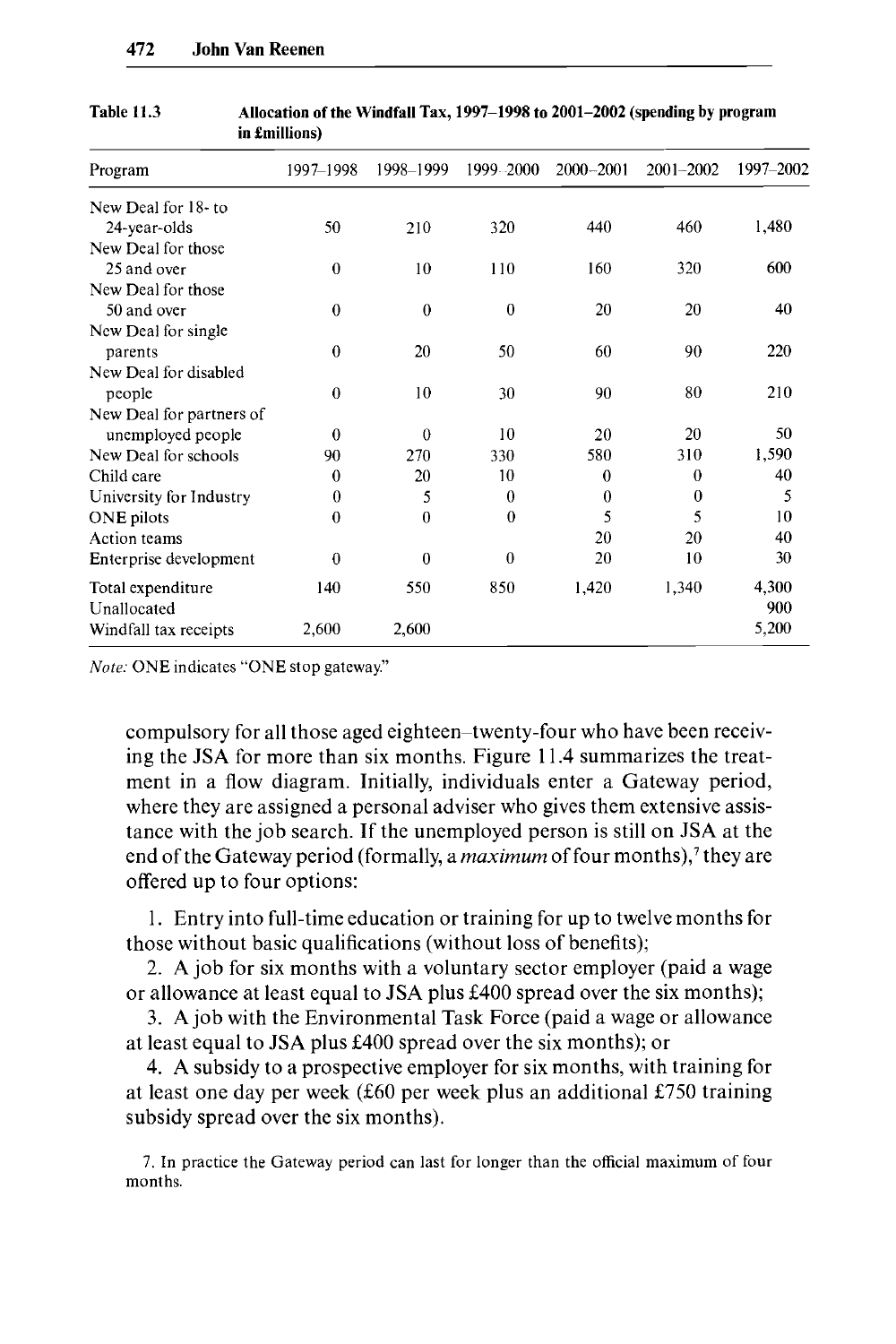#### **Table 11.4 Level and Composition of Active Labour Market Policies (ALMPs) in the Group of Seven between 1985 and 1996**

|                             |                  | Spending on ALMP<br>as a % of GDP<br>$\left(1\right)$ |                  | Spending on ALMP per<br>Person Unemployed <sup>a</sup><br>(2) |                 | Spending on Public<br>Employment Service as a<br>% of All ALMP<br>(3) |                | Spending on Youth<br>Measures as a<br>% of All ALMP<br>(4) |                | Spending on<br>Direct Job Creation<br>in the Public Sector<br>as a % of All ALMP<br>(5) |
|-----------------------------|------------------|-------------------------------------------------------|------------------|---------------------------------------------------------------|-----------------|-----------------------------------------------------------------------|----------------|------------------------------------------------------------|----------------|-----------------------------------------------------------------------------------------|
| Country                     | 1985             | 1996                                                  | 1985             | 1996                                                          | 1985            | 1996                                                                  | 1985           | 1996                                                       | 1985           | 1996                                                                                    |
| Canada                      | 0.6              | 0.5                                                   | 6.2              | 5.6                                                           | 37              | 36                                                                    |                |                                                            |                | 6                                                                                       |
| France                      | 0.7              | 1.3                                                   | 6.6              | 10.7                                                          | 20              | 12                                                                    | 25             | 19                                                         | n.a.           | 17                                                                                      |
| Germany                     | 0.8              | 1.4                                                   | 10               | 16.1                                                          | 26              | 17                                                                    | 6              | 5                                                          | 15             | 21                                                                                      |
| Italy                       | n.a.             | 1.1                                                   | n.a.             | 9                                                             | n.a.            | n.a.                                                                  | n.a.           | n.a.                                                       | n.a.           | n.a.                                                                                    |
| Japan                       | 0.2 <sup>b</sup> | 0.1                                                   | 5.8 <sup>b</sup> |                                                               | 17 <sup>b</sup> | 26                                                                    | 0 <sup>b</sup> | 0                                                          | 6 <sup>b</sup> |                                                                                         |
| United Kingdom              | 0.7              | 0.4                                                   | 6.4              |                                                               | 22              | 43                                                                    | 35             | 26                                                         | 25             |                                                                                         |
| <b>United States</b>        | 0.3              | 0.2                                                   | 3.8              | 3.2                                                           | 25              | 39                                                                    | 12             | 15                                                         | 3              |                                                                                         |
| European Union <sup>e</sup> | 0.9              | 0.9                                                   | 13.3             | 11.3                                                          | 19              | 19                                                                    | 4              | 15                                                         | 16             | 15                                                                                      |
| OECD <sup>d</sup>           | 0.7              | 0.7                                                   | 13               | 11.4                                                          | 21              | 21                                                                    | Н              | 12                                                         | 17             | 14                                                                                      |

*Source:* Martin (1998), tables 1, 2, and 5.

*Notes:* n.a. = not available. ALMPs include public employment service, youth measures, public-sector job creation, labor market training (for employed and unemployed adults), wage subsidies to private-sector employment, and measures for the disabled (last three items not shown in table).

<sup>a</sup>ALMP per person unemployed is normalized on output per head. Normalizing on productivity is in order to control for the fact that more productive countries will have higher wages, so the figure is comparable to a "replacement rate." This indicator is commonly used by the OECD and in the cross-country analysis of Layard, Nickell, and Jackman (1991) and others.

b1987.

'Unweighted average.

 $d$ Unweighted average excluding Czech Republic, Hungary, and Poland.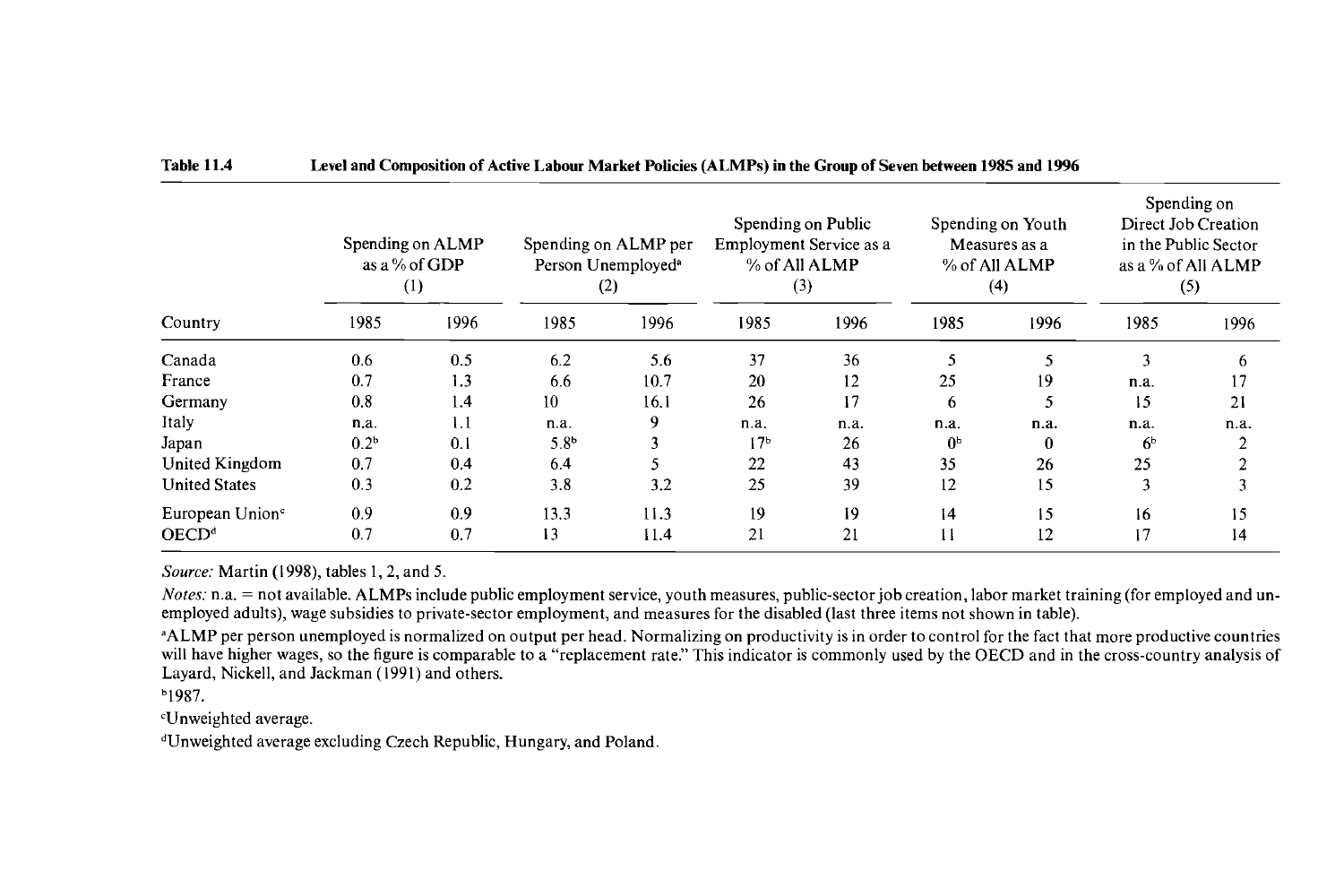

#### Fig. 11.4 A simplified flow diagram of the New Deal program

Notes: The New Deal for Young People is a mandatory Welfare to Work program. All young people (between the ages of eighteen and twenty-four) who had claimed unemployment insurance (JSA) for six months enter the program. During a Gateway period of at most four months participants are given extensive job-search assistance. Those failing to find an unsubsidized job have four different options: entering employment with a six-month wage subsidy to the employer, twelve-months full-time education or training, working in the Environmental Taskforce (a public-sector job), or working in the voluntary sector. The individual faces the withdrawal of unemployment benefits if they do not cooperate. After the end of the options, participants who rejoin the unemployed enter the "Follow Through," which is essentially the same as the Gateway. For more details, see DFEE (1997).

If an option is refused, the claimant is liable to suffer a benefits sanction. Initially, sanctions take the form of withdrawal of benefits for two weeks, and further refusals may result in repeated benefit sanctions. Individuals returning to unemployment within thirteen weeks after leaving an option go onto the "follow-through'' program of job assistance, which is essentially the same as the Gateway.

Individuals can enter options at any time after the sixth month of **JSA**. The official guidance was that the first month of the Gateway was confined to unsubsidized employment. The second month would then focus on education and training and the third month on the subsidized job option. The public-employment option was only to be used as a last resort in the fourth month. In practice this schema was not rigidly adhered to.

Out of the four options, education and training has been the most popular (about 40 percent of all those who had joined the New Deal options by the end of April 1999 chose education and training). The employer's option had a much lower take-up than anticipated (only 20 percent of all those in options). The reasons for this low take-up is uncertain, but it is worth noting that low take-up has often been a problem for wage-subsidy schemes in other countries. Possible reasons include the following: (1) The U.K. economy was in a prolonged expansion. The crop of unemployed who fail to get unsubsidized jobs even after the Gateway period may have very poor basic skills, making them very unattractive to employers; (2) the requirement to have formal training may impose high costs on employers;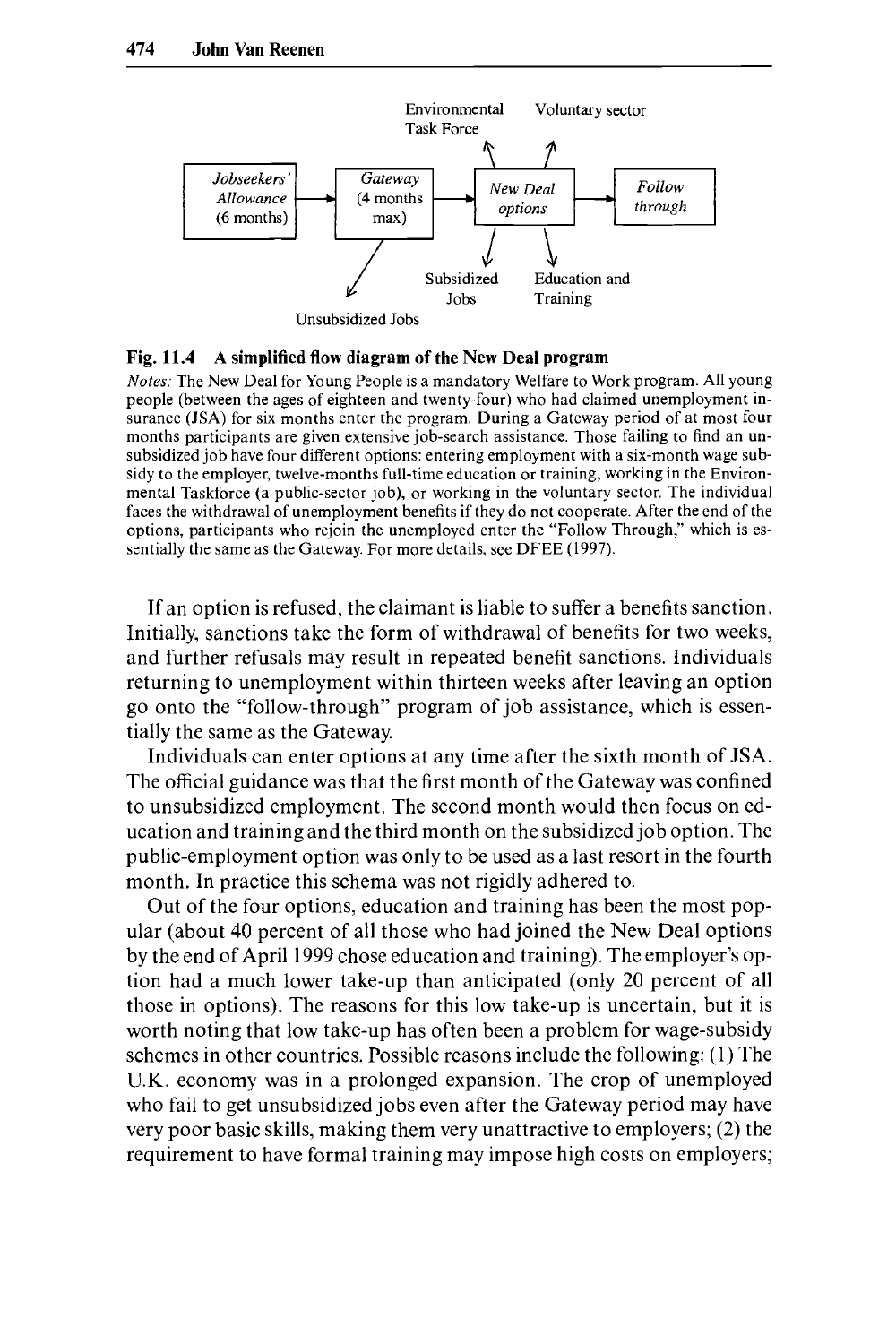(3) the Employment Service has had little experience in handling jobsubsidy schemes; and **(4)** the failure to secure a job during the Gateway period might generate a stigma effect on the individuals.

# 11.3.3 The Effectiveness of Previous U.K. Reforms

In general there has been a paucity of high quality evaluations of U.K. labor market reforms, compared with the United States. Random assignment has encountered serious opposition due to a mixture of political and ethical objections. In this respect the United Kingdom is more typical of other European countries.<sup>8</sup> "Evaluations" usually take the form of surveys of participants. Obviously, there is no obvious comparison group, so any counterfactual is purely speculative.

There are several macroeconometric evaluations where the policy is essentially indicated by a set of time dummies. For example, using a time series model the Employment Service (Sweeney and McMahon 1998) claimed that the rule changes in **JSA** reduced claimant unemployment by about 15,000 to 20,000. Large positive effects of Restart were found by Dicks and Hatch (1989) and Disney et al. (1991). More recently Riley and Young (2001a,b) found moderate effects of the New Deal for Young People when they used a macro approach (about 28,000 extra jobs).<sup>9</sup>

The major problem with these macro approaches is that (aside from conventional aggregation biases) there are many other macroeconomic events occurring simultaneously with the introduction of labor market programs. It is extremely difficult to disentangle the program effect from these macro shocks. For example, the U.K. economy experienced a very sharp upturn in the late 1980s (see figure 11.2) that would have raised employment in the absence of the Restart program.

Fortunately, however, there have been useful microeconometric evaluations of the Restart initiative using microdata. In 1989 a sample of just under 9,000 individuals were identified who were approaching their sixth month of unemployment. **A** random control group of 582 were selected who were not obliged to take part in the Restart interview. These individuals were followed up in surveys three months and nine months after their first Restart interview (or nine months and thirteen months after the start

8. Martin (1998, 14) recounts one leading European policy maker's frank explanation for this absence of good evaluations: "Most of our programs are lousy! They were dreamed up quickly to give the Minister some good news to announce at a time when unemployment is rising. We do not want evaluations revealing to the general public how bad our programs are; we know this already."

9. Disney et al. (1991) used the ratio of Restart interviews to eligible participants; Anderton, Riley, and Young (1999) and Riley and Young (2001b) use the number of New Deal participants as a share of the claimant count. Riley and Young (2001a) multiply the latter variable by the average number of days that individuals receive personal advisor interviews as their indicator of "New Deal intensity."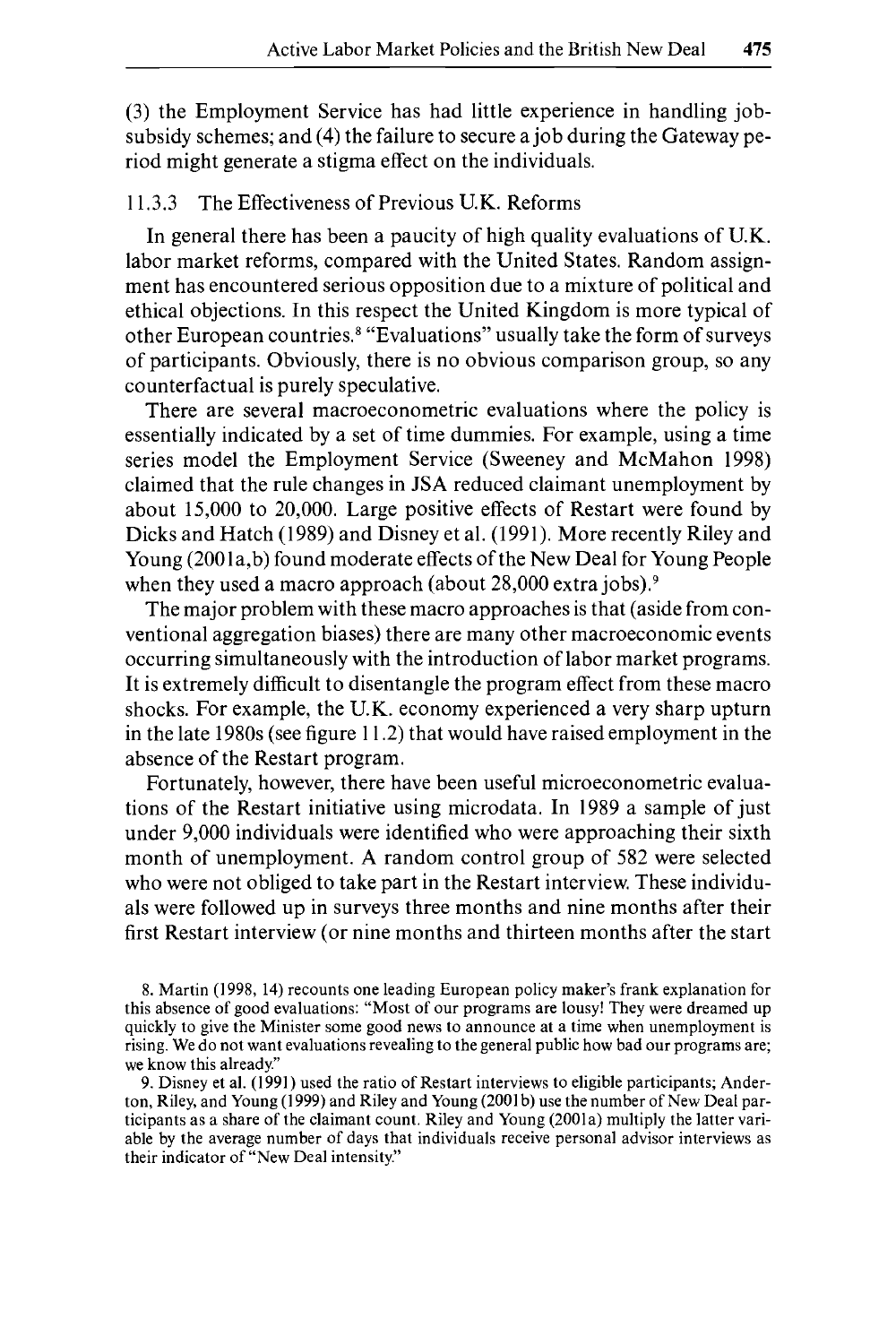of their benefit claim, in the case of the control group). This information was matched to administrative records using their unique National Insurance (U.K. Social Security) numbers.

Dolton and O'Neill (1995, 1996)<sup>10</sup> analyze this data and find that the group who were randomized out of Restart had median unemployment duration one month longer than those who did receive Restart. They also examined the destinations of those leaving the claimant count using a competing risks model. They found that the strongest effects of Restart came from exits into jobs rather than exits to training or nonparticipation. This Restart effect appeared to work through both increasing the arrival rate of job offers and by making the treated group more likely to accept a job if they received an offer.

Some of the job-subsidy schemes have been evaluated, but usually through surveys without a good comparison group. One analysis of the Workstart pilots (where firms received a wage subsidy for employing the long-term unemployed) concluded that only 17 percent of the Workstart vacancies represented new employment that would not have existed without the subsidy and that much of the employment of the long-term unemployed occurred at the expense of the shorter-term unemployed (Atkinson and Meager 1994).

#### 11.3.4 The United Kingdom in International Context

The OECD estimates of spending on active labor market policies (ALMP) across countries between 1985 and 1996 are given in table 11.4. These include administration of the public employment service (a rough proxy for resources in job assistance and job search monitoring), youth measures, training, public-sector job creation, subsidized private-sector jobs, and job help for the disabled. The first column simply gives ALMP as a proportion of GDP. This might be seen as misleading as some countries will have different unemployment and wage levels than others. To partially deal with this, column **(2)** presents the standard OECD measure of ALMP per person unemployed normalized on output per head. The figure can be regarded as analogous to a replacement rate with the generosity of spending on ALMP per client compared to the outside wage (as proxied by output per head).<sup>11</sup>

Despite the rhetoric, there has not been a rise in this measure of ALMP and GDP in the OECD as a whole over this period on either measure. If

10. White and Leakey (1992), using the same data, also found that Restart significantly reduced unemployment duration, increased the probability of finding a job, and increased the probability of moving into employment training. They could find no evidence that Restart reduced the average quality of a job match either through lower wages or deteriorating job length. Surprisingly, however, there was no evidence that this effect was driven by increased job search (as measured by number of job applications, etc.).

1 1. This variable is used in the cross-country comparisons of Layard, Nickell, and Jackman (1991) among others.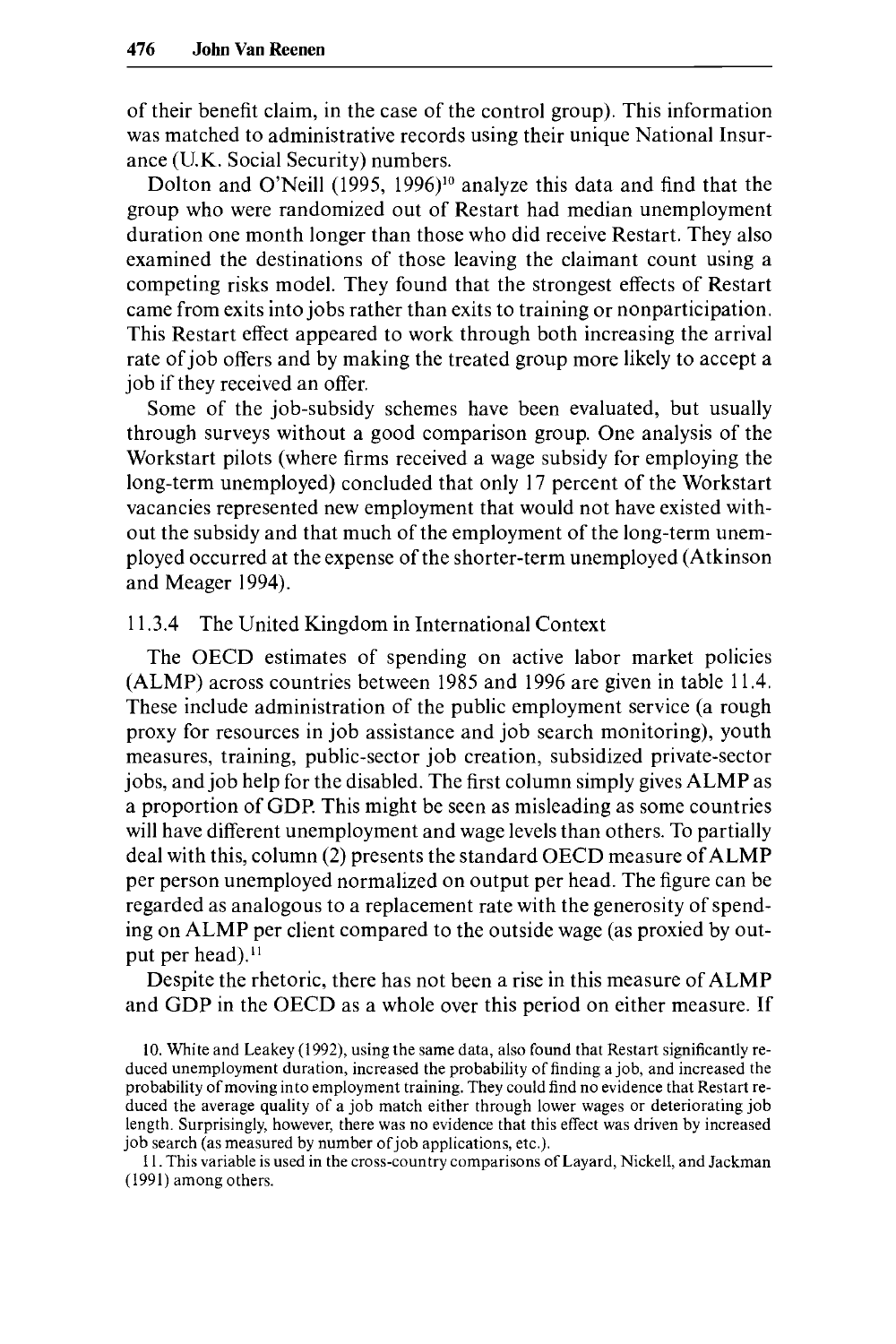anything, there has been a slight decline. There is a clear difference between the main continental European countries and the United Kingdom. France and Germany both have higher spending per unemployed person, and both have increased their ALMP intensity. The United Kingdom not only spent less but also saw a decline over this period. Britain appears closer to the United States, Japan, and Canada in this respect.

The next three columns of table 1 1.4 decompose the spending of **ALMP**  into its three main components—public employment service, youth programs, and government jobs. The toughening of work search requirements in the United Kingdom is indicated by column [3]—there has been a large increase in the proportion of resources devoted to the public employment service, from 22 percent in 1985 to 43 percent in 1996. In contrast there have been large falls in the proportionate spending on job creation in the public sector (from *25* percent to 2 percent) and to a lesser extent in youth programs (from 35 percent to 26 percent).

The picture is different in continental Europe. Both France and Germany spend a larger proportion of resources on state job creation, and their proportionate spending on the public employment service has fallen between 1985 and 1996. The trends are also in the opposite direction of the United Kingdom. Again, the United Kingdom is closer to the United States, who has also increased the resources going to public employment services (25 percent to 39 percent). Unfortunately, comparative data for those leaving the New Deal options are not yet available. Overall spending on ALMP in the United Kingdom has almost certainly increased after 1997 and is weighted more toward the youth component today than in 1996.

The level of U.K. unemployment benefits is low compared to most other European countries (table 11.1). Offsetting this is the fact that the sanctions regime in the United Kingdom is only about average by international standards. The Netherlands, for example, has also managed to lower unemployment in the 1990s but, unlike the United Kingdom, has maintained a high replacement rate. The Dutch introduced a very tough sanctions regime, however, to offset the disincentive effects of high replacement rates (see Nickell and van Ours, 2000, for a discussion).

## 11.3.5 What Elements of the New Deal Might Work? Evidence from U.S. Research

The New Deal Gateway provides both job-search assistance and jobsearch monitoring (with accompanying sanctions for noncompliance). The study reported in section 11.4 identifies a treatment effect over and above the impact of employment subsidy, but is this effect due to the "carrot" of mentoring from the personal adviser or the "stick" of a harsher benefit regime?

There is a large literature on the evaluation of the US. unemployment insurance (UI) system. The Social Security Act of 1935 created the UI system.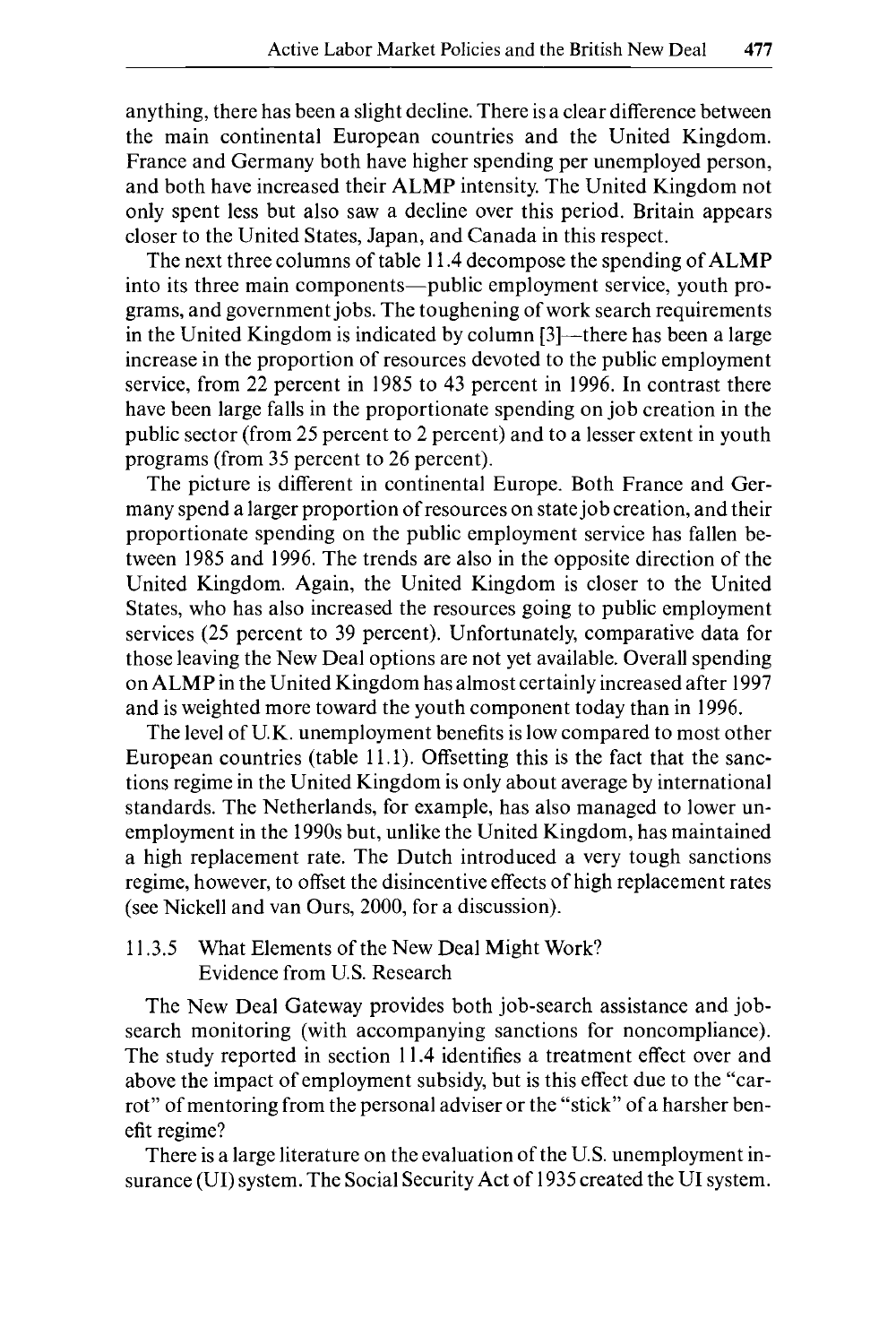Each state administers and implements its own system subject to federal guidelines. In particular, there is a requirement for work-search monitoring, although the precise way this is implemented varies by state. There have been several demonstration projects (randomized trials) investigating the impact of variation in the way job-search monitoring and assistance impacts on the duration of claims and recipients' employment and earnings.

Meyer (1995) offers an excellent survey of five experiments.<sup>12</sup> He finds evidence that job-search monitoring and assistance together significantly reduce the duration of claims. There were less clear-cut effects on overall earnings. Unfortunately "[tlhis combination of additional services and tightened eligibility checks makes it difficult to determine what aspects of the experiments induced the changes in outcomes . . ." (Meyer 1995,114). Ashenfelter, Ashmore, and Deschenes (1999) attempt to tackle this problem by analyzing four experiments where the treatment of stricter enforcement and verification of work-search behavior can be separated from job assistance.<sup>13</sup> They find no significant effects on claim duration from tighter monitoring.

Anderson (2000) reports three further recent experiments.<sup>14</sup> Like Ashenfelter, Ashmore, and Deschenes (1999), the Maryland study allows a distinction between job assistance and monitoring. The most stringent monitoring method, wherein each of the normal two contacts per week were verified, resulted in a fall in duration of 10 percent (about 1.5 weeks), compared to dropping of all job-search monitoring. The reason for the differences between the two studies appears to be because the treatments in Ashenfelter, Ashmore, and Deschenes (1999) were relatively weak. The tougher monitoring of the job search was only in the first week after submitting a claim for UI but *before* the claim was accepted.

There have been several recent studies of the impact of reforms to the benefit regime in the Dutch labor market. Abbring, van den Berg, and van Ours (1997) and Van den Berg, van der Klaauw, and van Ours (1998) estimate that job-finding rates double after the imposition of a sanction. Van den Berg and van der Klaauw (2001) could find no effect of counseling and monitoring, but they argue that these interventions provided little significant job-search assistance to the unemployed and were targeted mainly at groups who had relatively good labor market prospects. Gorter and Kalb (1 996) found that more intensive counseling to an eligible group with worse prospects had a significant impact on exits to employment.

12. The experiments include the Nevada Claimant Placement Program, the Charleston Claimant Placement and Work Test Demonstration, the Wisconsin Eligibility Review Pilot Project, the New Jersey UI Reemployment Demonstration, and the Washington Alternative Work Search Experimentation.

**13.** These sites were in Connecticut, Massachusetts, Virginia, and Tennessee.

**14.** The experiments include the Utah Quality Control Program Improvement Study, the Maryland UI Work Search Demonstration, and the Job Search Assistance Demonstration in Florida and Washington, D.C.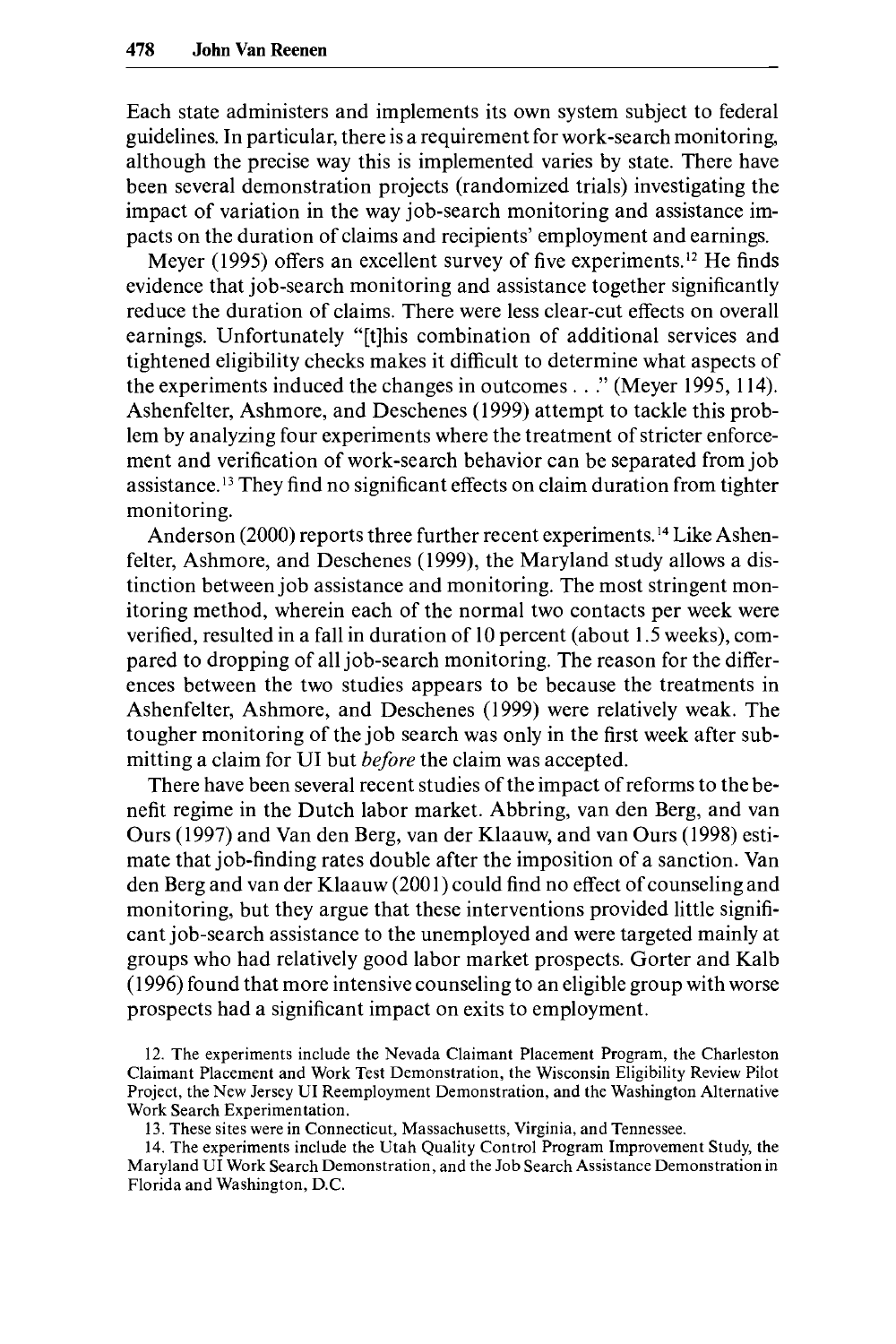In our U.K. results (section 11.4), we do not find evidence that individuals were dropping off the rolls as they approached the start of the New Deal Gateway (between the fifth and sixth months of an unemployment spell as we will see in table 11.7). If monitoring were extremely unpleasant, we would have expected more claimants to stop claiming prior to entering the New Deal (as appeared to happen with Restart). There is no significant change in outflows as the New Deal approaches; thus, we are inclined to believe that it is the carrot rather than the stick that has been most effective in delivering employment increases, a view shared by the qualitative evaluations of New Deal participants (e.g., Hasluck, 2000).<sup>15</sup>

There is also a more extensive U.S. literature on the use of wage subsidies. Both Katz (1998) and Dickert-Conlin and Holtz-Eakin (2000) conclude that employer-based subsidies have not proven successful. Katz argues that part of this is due to stigma effects as only the most disadvantaged are typically able to get such subsidies, and this acts as a bad signal to potential employers. This may also explain why take-up rates are usually very low. Katz does find some evidence of an effect of the targeted job tax credit (TJTC) for disadvantaged youth in his own work. In section 1 1.4 I report results of using a similar methodology to Katz, exploiting the ageeligibility criterion to estimate the effect of the New Deal.

Perhaps the closest experimental evidence for the New Deal is the **U.S.**  Welfare to Work programs. Bloom and Michalopoulos (2001) survey twenty-nine different initiatives that had demonstration projects (random assignments). Eight of these schemes were job-focused (rather than education or training focused) and mandatory for welfare recipients. Although the precise impact effect differed from program to program, a statistically significant effect of the program on employment probabilities was found in all eight cases.

In this paper I do not examine the impact of the training and publicsector job element of the New Deal program due to lack of postoption data.<sup>16</sup> There is a large U.S. literature on the impact of training programs for the unemployed and a rather smaller literature on the impact of public work programs.<sup>17</sup> Generally, the outcomes of evaluations of training programs for young men have been disappointing.<sup>18</sup> It is worth remembering

15. Only 2 percent of participants in the New Deal have suffered sanctions.

16. Ronjour (2001) look at the relative success of different New Deal options using a special survey. They find that eighteen months after entering the New Deal, the employer option had the best outcomes in terms of getting people into work.

17. For a survey of public service employment and mandatory work, see Ellwood and Welty (2000).

18. See the survey in Heckman, Lalonde, and Smith (1999). The main argument is that most of these schemes fail to significantly raise the human capital of participants. **A** similar conclusion is reached about U.K. public training schemes by Dolton (1992). Previous U.K. training schemes have included Training Opportunities Programs (TOPS), the Youth Training Scheme, Employment Training, and Training for Work.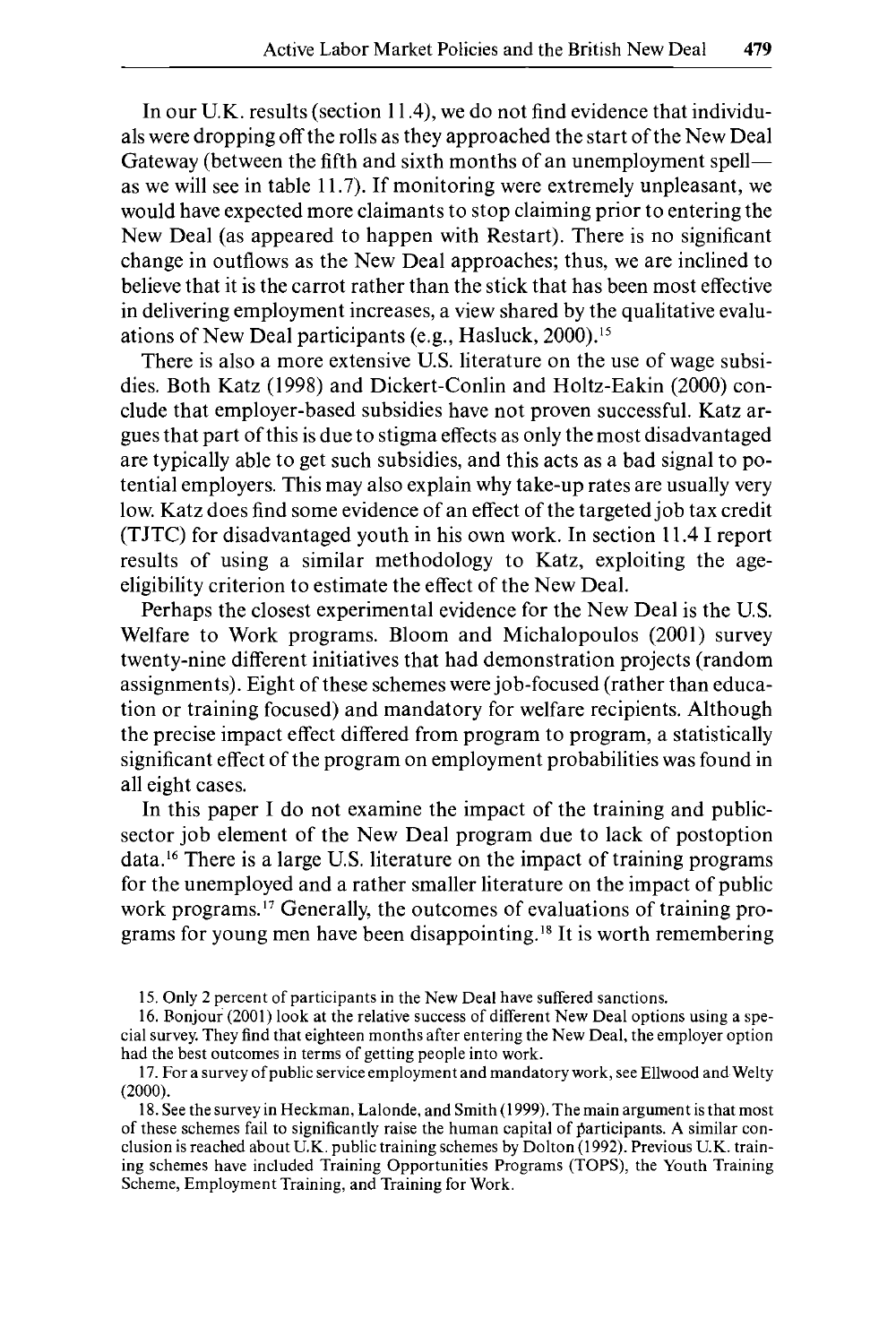that the pool of young unemployed men in the United Kingdom is proportionately much larger than in the United States, so there may be greater scope for positive program effects. The U.S. target group of disadvantaged are more likely to be "hardcore" jobless whose human capital is very difficult to raise.

#### **11.4 An Empirical Evaluation of the New Deal for Young People**

It is possible to examine the performance of the Gateway period of job assistance using publicly available microdata (for a full analysis, see Blundell, Costa Dias, Meghir, and Van Reenen 2001).'9

We consider the treatment group to be young people unemployed for six months (continuous claims of **JSA).** The outcome of greatest interest is the flow of this group into employment over the four months of the Gateway period (months six through ten of **JSA).** We also examine all outflows from unemployment over the same period (e.g., to training).

The New Deal treatment effect considered (the job outflow by month ten of unemployment) comprises the effects of both the job-assistance and monitoring element of the New Deal *and* the wage-subsidy element.<sup>20</sup> It is possible to estimate a lower bound to the job assistance and subsidy element (unsubsidized jobs) as we know from administrative sources the actual proportion of the unemployed who obtained subsidized jobs (these numbers are presented in the empirical results). By deducting the proportion that flow into the subsidized jobs from the overall treatment effect, one can obtain a lower bound of the pure Gateway effect. The "true" effect of job assistance is likely to be higher as some of those obtaining subsidized jobs would have obtained them even in the absence of a subsidy, despite the best efforts of the Employment Service to minimize this "deadweight."

In the absence of random assignment there are two possible ways to construct the comparison group. The first method is to exploit the fact that the New Deal was piloted in some areas ahead of the National rollout. We compare nineteen-twenty-four-year-olds<sup>21</sup> in the pilot areas (Pathfinders) to similar nineteen-twenty-four-year-olds in nonpilot areas over the same period of time before and after the introduction of the program, The second method is to examine an older age group who are ineligible for the New Deal. We choose to focus on twenty-five-thirty-year-olds who have been

19. This section is based on an analysis of the Joint Unemployment and Vacancies Operating System (JUVOS) data, which contain information over time for a sample of 5 percent of those claiming unemployment-related benefits in the United Kingdom.

20. Originally, **I** had hoped to deal with this problem by focusing only on the first two months of the New Deal Gateway when no one was supposed to go on the wage-subsidy option. Unfortunately, the New Deal Evaluation Database showed that some people went on the employer option even in the first month of the Gateway.

21. We drop eighteen-year-olds because there has been a large increase in the participation rate in full-time education for this group in recent years.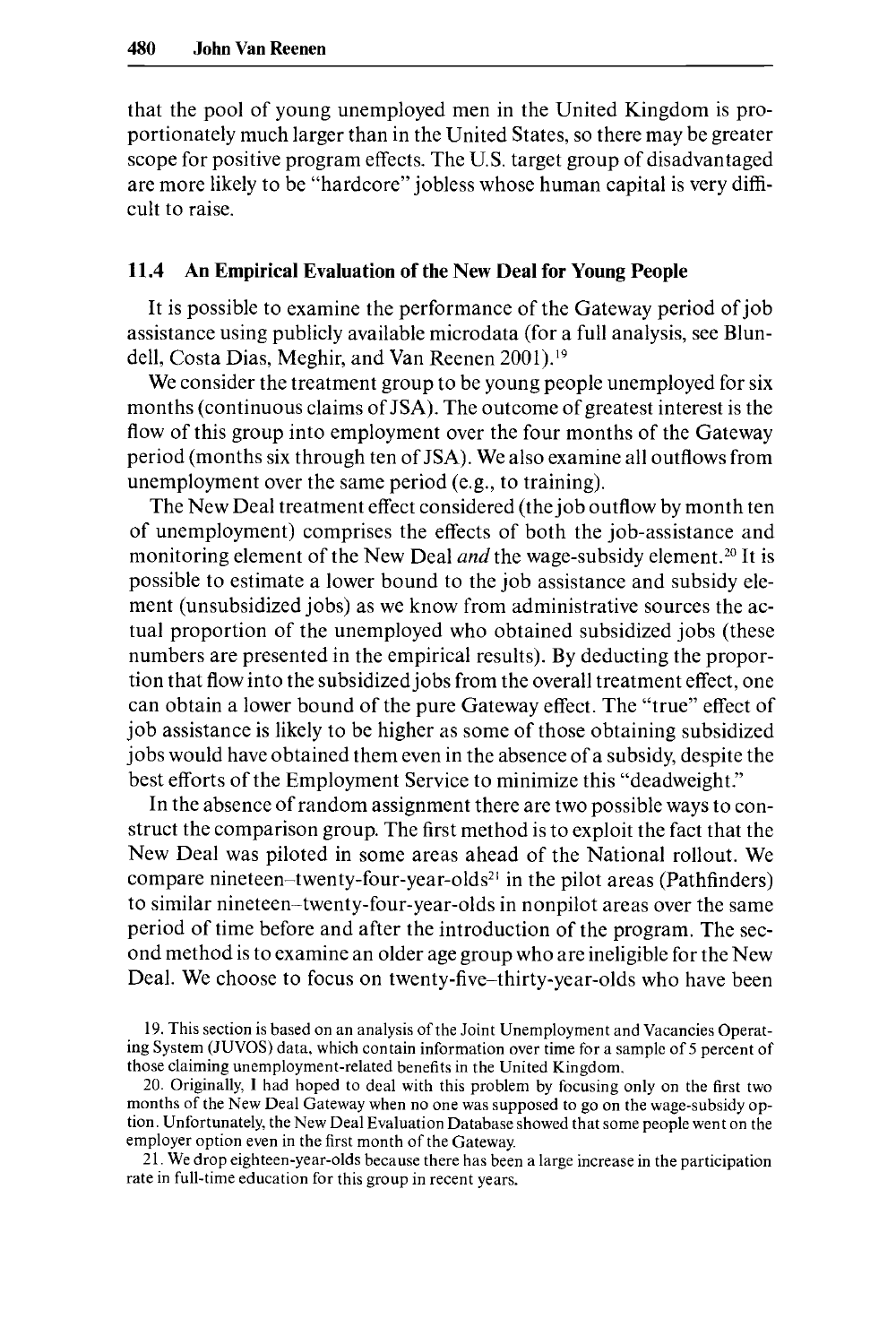unemployed for six months as the comparison group. After the national rollout, only the comparison across age groups is possible.

There are many potential biases in using either of these comparison groups. Most pressing is the issue of substitution, that the older unemployed will be less likely to gain employment because firms will prefer New Deal participants (for example, firms receive a subsidy for employing a twenty-four-year-old but not a twenty-five-year-old). Consequently, using the older age group may lead us to *overestimate* the positive effects of the New Deal. The Pathfinder pilots versus the non-Pathfinder pilot comparison should be informative in this regard. Substitution effects imply that we should estimate *smaller* effects when comparing young people in pilot versus nonpilot areas than when we estimate using younger versus older individuals *within* the pilot areas. Unlike the older group, young people within nonpilot areas are unlikely to be adversely affected by the New Deal. Substitution also implies that we should, ceteris paribus, expect to see the outflow rates of the older group decline in the pilot areas (where they are losing out to the younger group) compared to the nonpilot areas.

This discussion illustrates that there is no one obviously "correct" age comparison to consider. Using the regression discontinuity design approach of comparing eligible twenty-four-year-olds with noneligible twenty-five-year-olds has some appeal as we would expect these groups to be very similar in productivity characteristics. Unfortunately, substitution would be most severe for this age comparison because the twenty-five-yearolds would be the closest substitutes for the twenty-four-year-olds. Furthermore, the precision of the estimates falls as we focus on smaller and smaller slices of the data. As a consequence, we believe the five-year age groupings for treatment and control are the best balance, but we were also careful to investigate alternative age cutoffs in the empirical work.

**A** second issue is that of equilibrium wage effects. If the New Deal reduces equilibrium wage pressure (for example, through increased search) then we will be *underestimating* the effects of the New Deal in increasing employment. The use of different comparison groups may again be informative in this context. Consider the scenario where there are no substitution effects and only equilibrium wage effects in the local labor market. In this case, comparing young people in the pilot versus nonpilot areas will reflect some of the positive job effects associated with reduced wage pressure. Comparing younger versus older people within the Pathfinder areas will not capture the equilibrium wage effects as the job chances of both groups are improved. Thus, equilibrium wage effects imply that we should estimate *larger* effects when comparing young people in pilot versus nonpilot areas than when we estimate using younger versus older individuals *within* the pilot areas. The bias is in the opposite direction of that of the substitution effect.

Whichever comparison group is chosen, the method is to compare the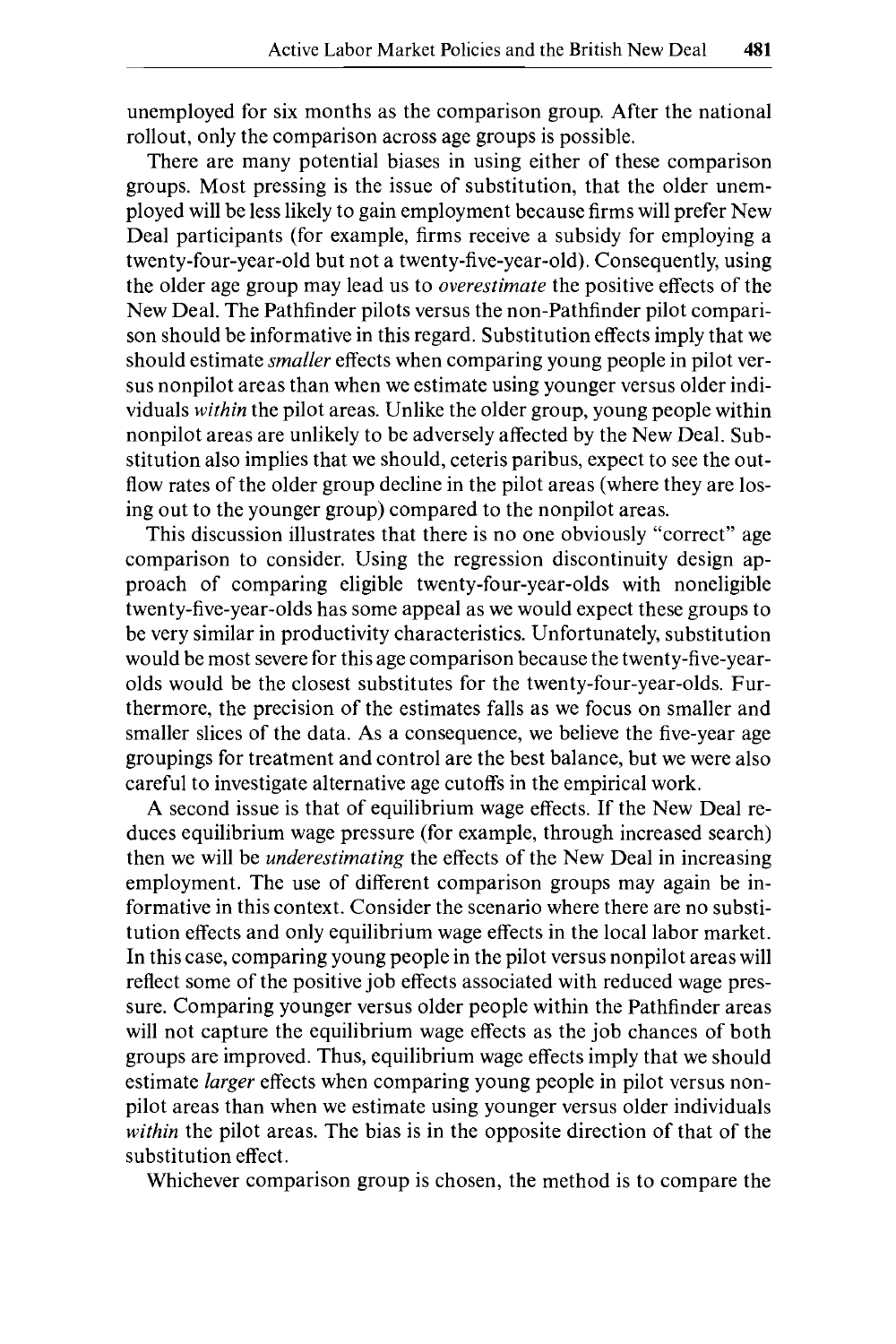difference in the outflow rates between these two groups after the New Deal began, compared to the difference in the outflow rates before the New Deal started.

Table 11.5 contains the raw data on the outflow rates to jobs for the different groups. The data is taken from the Joint Unemployment and Vacancies Operating System (JUVOS), an administrative longitudinal database. This follows a random 5 percent of all individuals who have ever claimed unemployment benefits. The upper panel contains data from the pilot period and the lower panel from the national rollout. The pilot period considers those who reached six months on unemployment benefits (JSA) between January 1, 1998 and the end of March 1998 ("after the program"). I follow them four months later (i.e., ten months after they become unem-

Table **11.5** Flows from the Claimant Count into Employment: Men (conditional on being **on** 

| Job Seekers Allowance (JSA) for six months)                                                                                |                                             |                             |                      |                                              |                             |                      |  |
|----------------------------------------------------------------------------------------------------------------------------|---------------------------------------------|-----------------------------|----------------------|----------------------------------------------|-----------------------------|----------------------|--|
|                                                                                                                            | Flows by the End of the 8th<br>Month on JSA |                             |                      | Flows by the End of the 10th<br>Month on JSA |                             |                      |  |
|                                                                                                                            | Before the<br>Program<br>(1)                | After the<br>Program<br>(2) | Difference<br>(3)    | Before the<br>Program<br>(4)                 | After the<br>Program<br>(5) | Difference<br>(6)    |  |
| Pilot period                                                                                                               |                                             |                             |                      |                                              |                             |                      |  |
| 1. Treatment group: 19–24-<br>year olds in Pathfinder areas                                                                | 0.141                                       | 0.180                       | $+0.039$             | 0.241                                        | 0.330                       | $+0.089$             |  |
| 2. Comparison group: 19-24-<br>year-olds in all other areas<br>3. Difference in differences<br>4. Comparison group: 19-24- | 0.165                                       | 0.146                       | $-0.019$<br>$+0.058$ | 0.271                                        | 0.250                       | $-0.021$<br>$+0.110$ |  |
| year-olds in matched non-<br>Pathfinder areas<br>5. Comparison group: 25-30-<br>year-olds in Pathfinder                    | 0.149                                       | 0.133                       | $-0.016$             | 0.228                                        | 0.233                       | $+0.005$             |  |
| areas                                                                                                                      | 0.150                                       | 0.153                       | $+0.003$             | 0.276                                        | 0.260                       | $-0.016$             |  |
| National rollout<br>6. Treatment group: 19-24-                                                                             |                                             |                             |                      |                                              |                             |                      |  |
| year-olds<br>7. Comparison group: 25-30-                                                                                   | 0.158                                       | 0.170                       | $+0.012$             | 0.258                                        | 0.281                       | $+0.023$             |  |
| year-olds<br>8. Difference in differences                                                                                  | 0.138                                       | 0.124                       | $-0.014$<br>$+.026$  | 0.230                                        | 0.199                       | $-0.031$<br>$+0.054$ |  |

*Notes:* Estimates used the Joint Unemployment and Vacancies Operating System (JUVOS) 5 percent longitudinal sample of JSA claimants. Selected observations are all unemployed individuals completing a six-month spell on JSA over a predefined time interval. The present table considers those obtaining six months of JSA between the second and fourth quarters of 1997 and 1998 for the national rollout estimates, and the first quarters of 1997 and 1998 for the pilot period estimates. Individuals verifying this criterion are then followed up to the end of the eighth and tenth months on JSA to check whether they have found a job. The eligible group (defined by the age or pilot area criterion) is compared with the selected control group.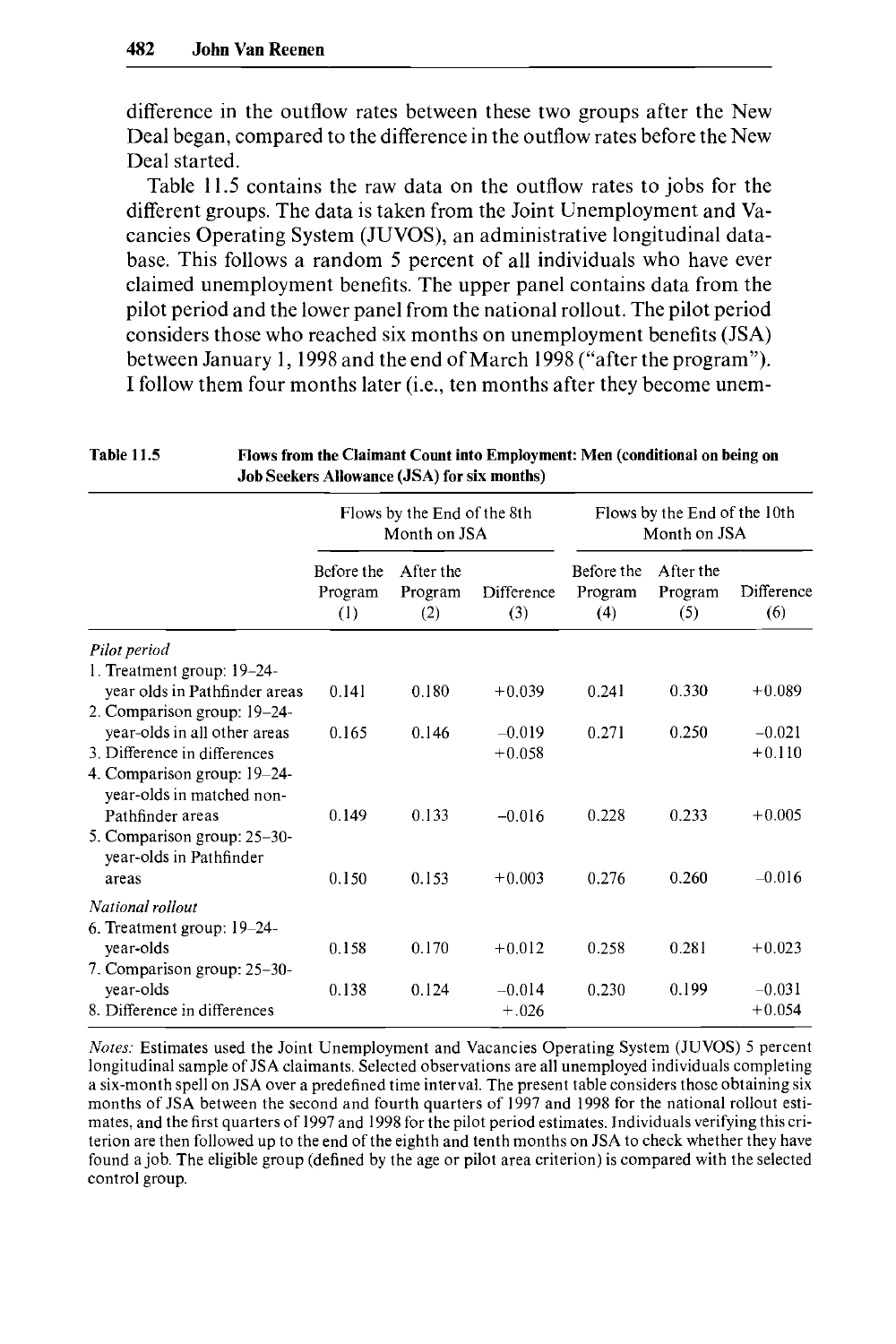ployed). This group is compared with the same age group who reached six months on unemployment benefits between January and March 1997 ("before the program"). The national rollout considers individuals who reached six months on unemployment benefits between April 1, 1998 and December 31, 1998 ("after the program"). They are compared with the same age group between April and December 1997 ("before the program").<sup>22</sup>

Focusing on the flows between six and ten months in the pilot period (row 1 column *[6]* in table 11.5), we can see that nineteen-twenty-four-yearolds were 8.9 percentage points more likely to obtain jobs in the post-New Deal period. In the nonpilot areas (row 2) nineteen-twenty-four-year-olds were actually less likely to get jobs (a fall of 2.1 percentage points). **So** the difference-in-differences effect is a full 11 percentage points (row 3)—an extremely large increase on a pretreatment base of 24.1 percent. The next two rows compare different possible comparison groups: "matched Pathfinder areas" (where we select areas with similar characteristics to the Pathfinder areas) and twenty-five-thirty-year-olds in the Pathfinder areas. The implied difference-in-differences effects are similar to the first comparison group. The lower panel of table 11.5 examines data from the National rollout (post-April 1998). The magnitude of the New Deal effect is still positive but about half the size of that estimated for Pathfinder areas. There is an increase of 5.4 percentage points compared to the preprogram base of 25.8 percentage points (a  $5.4/25.8 = 20$  percent increase in the outflow rate). We show in the following that this is due to the return to a big "impact" effect in the first quarter that the New Deal is introduced.

The raw difference-in-differences estimates in table 11.5 do not correct for compositional changes. These may be important if the composition of the groups changes systematically over time. In table 1 1.6 we include a set of extra controls—marital status, sought occupation, region, the number of past unemployment spells, and the proportion of time spent unemployed in the previous two years. The final column contains our main results. In row one we compare young people in pilot and nonpilot areas. In row two we compare younger people to older people within the pilot areas. The results are almost identical to the raw difference-in-differences estimates in table 11.5. The fact that the point estimates are both about 10–11 percentage points regardless of whether we use area or age as the comparison group is interesting. It implies that we cannot reject a simple model where there are no substitution or equilibrium wage effects of the program.<sup>23</sup> It is reassuring that row three shows that the trends for the older

<sup>22.</sup> An advantage of ceasing to examine any outflows after April 1999 is that the National Minimum Wage was first introduced in April 1999. Minimum-wage effects in analyses that cover this later period may confound the New Deal effects.

<sup>23.</sup> It is also consistent with a more complex model where both of these effects cancel each other out. It may be, of course, that these effects take longer to play out due to lags of adjustment.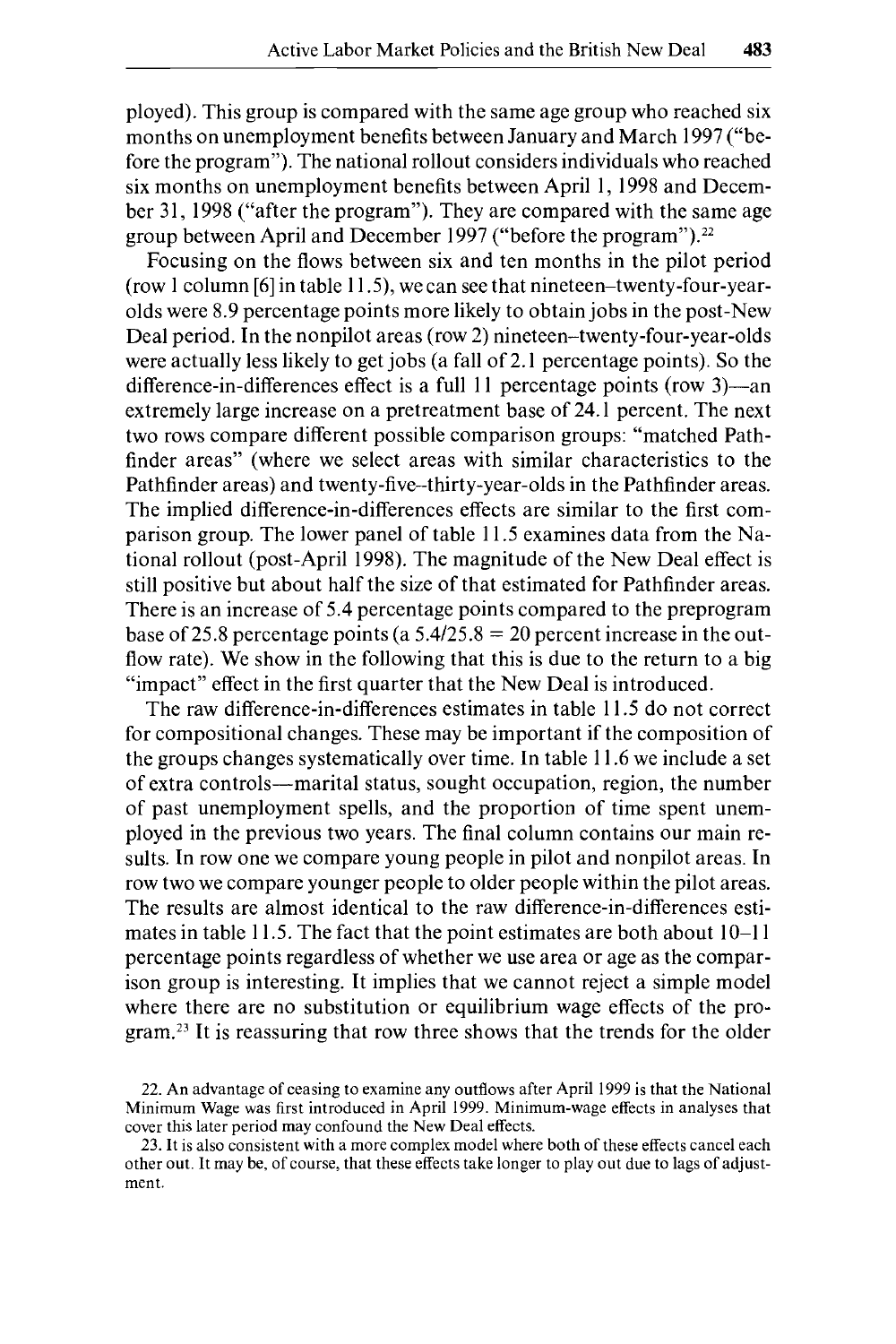**Table 11.6 Regression Results for Gateway Employment Effects by the End of the 10th Month Men (conditional on being on Job Seekers Allowance [JSAl for six months; percentage point increase in the probability of leaving unemployment)** 

| <b>Treatment Group</b>                                                                                        | Comparison<br>Group                                                                            | No. of<br>Observations | Estimates Based on<br>Difference-in-Difference<br>Method |  |
|---------------------------------------------------------------------------------------------------------------|------------------------------------------------------------------------------------------------|------------------------|----------------------------------------------------------|--|
|                                                                                                               | Pilot Period                                                                                   |                        |                                                          |  |
| $1.19 - 24$ -year-olds living<br>in Pathfinder areas                                                          | $19-24$ -year-olds living<br>in all non-Pathfinder<br>areas                                    | 3,716                  | $0.110**$<br>(0.039)                                     |  |
| 2. 19–24-year-olds living<br>in Pathfinder areas                                                              | 25-30-year-olds living<br>in Pathfinder areas                                                  | 1,096                  | $0.104*$<br>(0.055)                                      |  |
| $3.25 - 30$ -year-olds living<br>in Pathfinder areas                                                          | $25-30$ -year-olds living<br>in all other areas                                                | 3,180                  | 0.016<br>(0.042)                                         |  |
| 4. 19-24-year-olds living<br>in Pathfinder areas                                                              | 31-40-year-olds living<br>in Pathfinder areas                                                  | 1,169                  | $0.159**$<br>(0.050)                                     |  |
| 5. 19–24-year-olds living<br>in Pathfinder areas                                                              | $19-24$ -year-olds living<br>in matched non-<br>Pathfinder areas                               | 1,193                  | $0.134**$<br>(0.053)                                     |  |
| 6. Outflow into the employment option (affecting)<br>19–24-year-olds living in Pathfinder areas) <sup>a</sup> |                                                                                                | 4,486                  | 0.057                                                    |  |
|                                                                                                               | Overall Effect for the Sample including the Pilot Period and the National Rollout <sup>b</sup> |                        |                                                          |  |
| 7.19-24-year-olds                                                                                             | $25-30$ -year-olds                                                                             | 17,433                 | $0.053**$<br>(0.013)                                     |  |
| 8. Outflows to subsidized jobs <sup>a</sup>                                                                   |                                                                                                | 55,051                 | 0.039                                                    |  |
|                                                                                                               | Decomposition of New Deal into First Quarter and Second/Third Quarter Effects                  |                        |                                                          |  |
| 9. Effect for the pilot                                                                                       |                                                                                                | 1,096                  | $0.104*$                                                 |  |
| period—1st quarter the<br>program operates in<br>Pathfinder areas                                             |                                                                                                |                        | (0.055)                                                  |  |
| 10. Effect for the 1st<br>quarter the program<br>operates in non-<br>Pathfinder areas                         |                                                                                                | 5,169                  | $0.088**$<br>(0.025)                                     |  |
| 11. Effect for the 2nd and<br>3rd quarters the<br>program operates in<br>all areas                            |                                                                                                | 11,161                 | $0.031*$<br>(0.016)                                      |  |

*Source:* Blundell, Costa Dias, Meghir, and Van Reenen (2001).

*Notes;* Standard errors are in parentheses. Estimates use the Joint Unemployment and Vacancies Operating System (JUVOS) *5* percent longitudinal sample of JSA claimants. Selected observations are all unemployed individuals completing a 6-month spell on JSA over a predefined time interval. This table considers those obtaining six months of JSA between the second and fourth quarters of 1997 and 1998 for the national rollout estimates. The first quarters of 1997 and 1998 are used for the pilot period estimates. Individuals verifying this criterion are then followed up to the end of the tenth month on JSA to check whether they have found a job. The eligible group (defined by the age or pilot area criterion) is compared with the selected control group.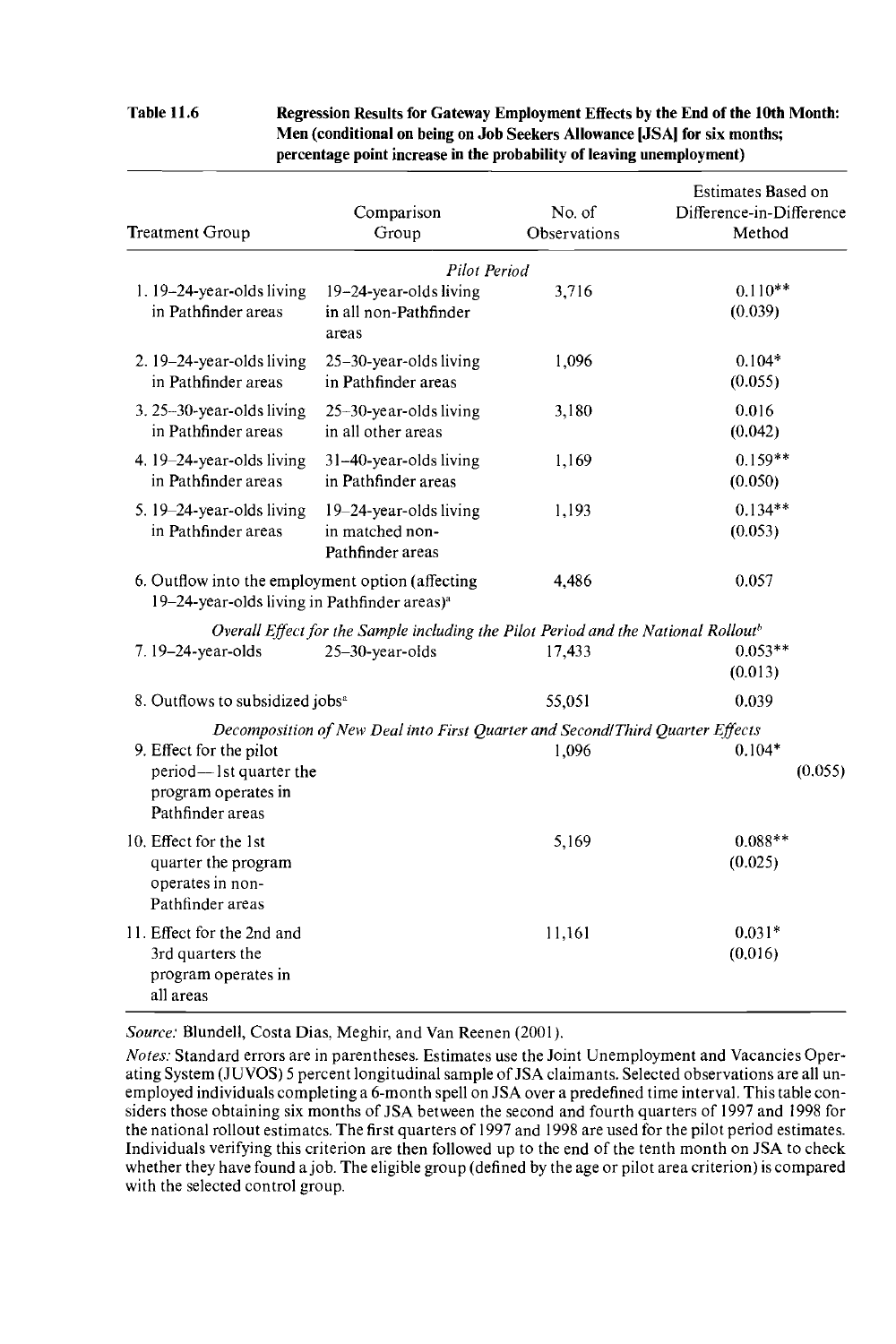#### **Table 11.6** (continued)

All estimates from regressions include a set of other controls, namely marital status, sought occupation, region, and some information on the labor market history (comprising the number of JSA spells since 1982 and the proportion of time on **JSA** over the two years that precede the start of the present unemployment spell).

"Estimates of the outflows to options are obtained from the New Deal Evaluation Database (NDED).

<sup>b</sup>For the first three quarters, the New Deal is operating in each region.

"The decompositions are based on allowing the New Deal effect to differ in the first quarter it was introduced (January through March 1998 for the pilot period and March through May for the national rollout) from subsequent quarters.

\*\*Significant at the 0.05 level.

\*Significant at the 0.10 level.

groups were statistically identical in Pathfinder areas to non-Pathfinder areas. If young people were being substituted for older age groups in the pilot areas, one would have expected worse outcomes for the twenty-fivethirty-year-olds in the pilot areas. This does not appear to be the case. We compare the young unemployed to a slightly older age group (thirty-oneforty) in row four and to matched non-Pathfinder areas in row five. These results show (if anything) a slightly larger New Deal effect.<sup>24</sup>

Note that 5.7 percent of the sample joined the subsidized job option during the program (row **6).** This enables us to put a lower bound on the effect of the job-assistance element of the program of about 5.3 percentage points (i.e., 11 percent-5.7 percent). Even if none of those who were given subsidized jobs would have obtained them in the absence of the program, there remains a 5.3 percentage point outflow into unsubsidized jobs attributable to the New Deal.<sup>25</sup> If half of all subsidized jobs are deadweight, then the effect of job assistance and monitoring rises to 8.15 percentage points **(11 percent**-2.85 percent).

The final three rows of table 11.5 examine the "program introduction" effect. It is noticeable that the employment impact of the New Deal was greater in the first quarter that it was introduced (both in the pilot areas and the nonpilot areas after the national rollout) than in the subsequent two quarters. Comparing rows eight and nine (first quarter) with row ten (second and third quarter) illustrates that the program introduction effect appears twice as large as the subsequent impact. Other U.K. labor market programs have also experienced "cleaning out the register" impact effects. But these are usually thought to stem from improved administrative pro-

<sup>24.</sup> Other studies have also failed to uncover significant substitution effects in the New Deal program (e.g., Anderton, Riley, and Young 1999; Riley and Young 2001a).

<sup>25.</sup> The design of the program emphasized finding unsubsidized employment when participantsfirst entered the New Deal. So the true effect ofjob assistance may be close to this lower bound. The greater impact of some **U.S.** and Dutch assistance schemes may have been because the target group had been employed for shorter periods of time.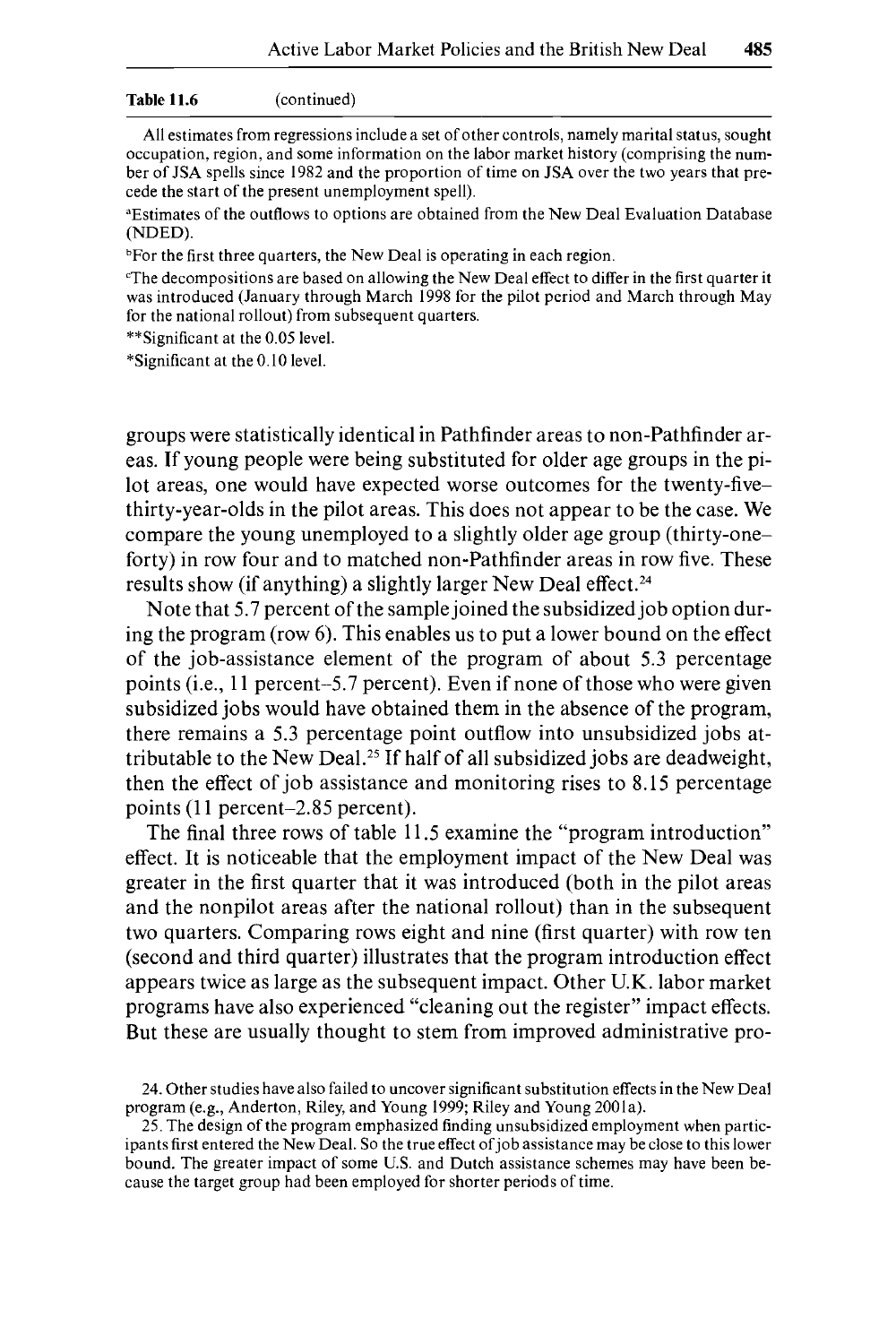cedures and reductions in fraud. It is more likely that the impact effect of the New Deal came from the energizing of personal advisers in the Employment Service who greeted the New Deal with a lot of enthusiasm. This naturally diminishes over time. It would be unwise, however, to consider the post-first quarter lower figure as the "steady state" effect as it is still based on only six months of data.

There are many criticisms of these results that are partially taken up in table 11.7. First, we examined whether the quality of job matches had deteriorated by using the outflow to jobs that lasted at least thirteen weeks as the outcome variable.26 The treatment effect is very close to that for all jobs, so there is no evidence that New Deal jobs are of significantly lower quality, on this measure at least. Second, it may be that individuals are delaying their exits from unemployment prior to the New Deal in order to take advantage of the generosity of the program. If this was the case, one would expect to see a decline in outflows in the month before the program starts. The third row of table 11.7 shows that there are no selectivity effects between month five and six of JSA (we could also find no New Deal effects on earlier months of JSA).

The third experiment we consider uses outflows to all destinations as the outcome variable (row 4). The New Deal effect is much larger-double the effect on employment. But this is to be expected as a much larger proportion of individuals flow onto some kind of option (13.7 percent of the sample in row 5). Also, the baseline proportion exiting to all destinations is much higher than to jobs alone.

The analysis focuses on men because three-quarters of all New Deal participants are male. We also found that the pre-New Deal outflow behavior of twenty-five-thirty-year-old women was trending in a very different way from that of nineteen-twenty-four-year-old women, whereas it was similar for men. These differential trends relate to changing patterns of participation due to children. Nevertheless we can still examine the pilot versus nonpilot experiments, as the outflow trends for young women were similar in pilot and nonpilot areas. The results are shown in row six of table 11.7. The point estimates are smaller than those of men (6 percent compared to 10 percent), although the smaller sample size means that the coefficients are very imprecisely estimated.

Finally, one could consider using other age cutoffs than the ones that we chose to focus on. For example, in the spirit of regression discontinuity design (see Hahn and Van der Klaauw 1999), one could simply compare twenty-four-year-olds with twenty-five-year-olds (rather than nineteentwenty-four-year-olds with twenty-five-twenty-nine-year-olds). As discussed previously, this has the advantage that the two groups will be sub-

*<sup>26.</sup>* There is, unfortunately, no information on earnings in **JUVOS.** The survey information in Hales et al. (2000) suggests that the New Deal participants are earning only slightly above the minimum wage.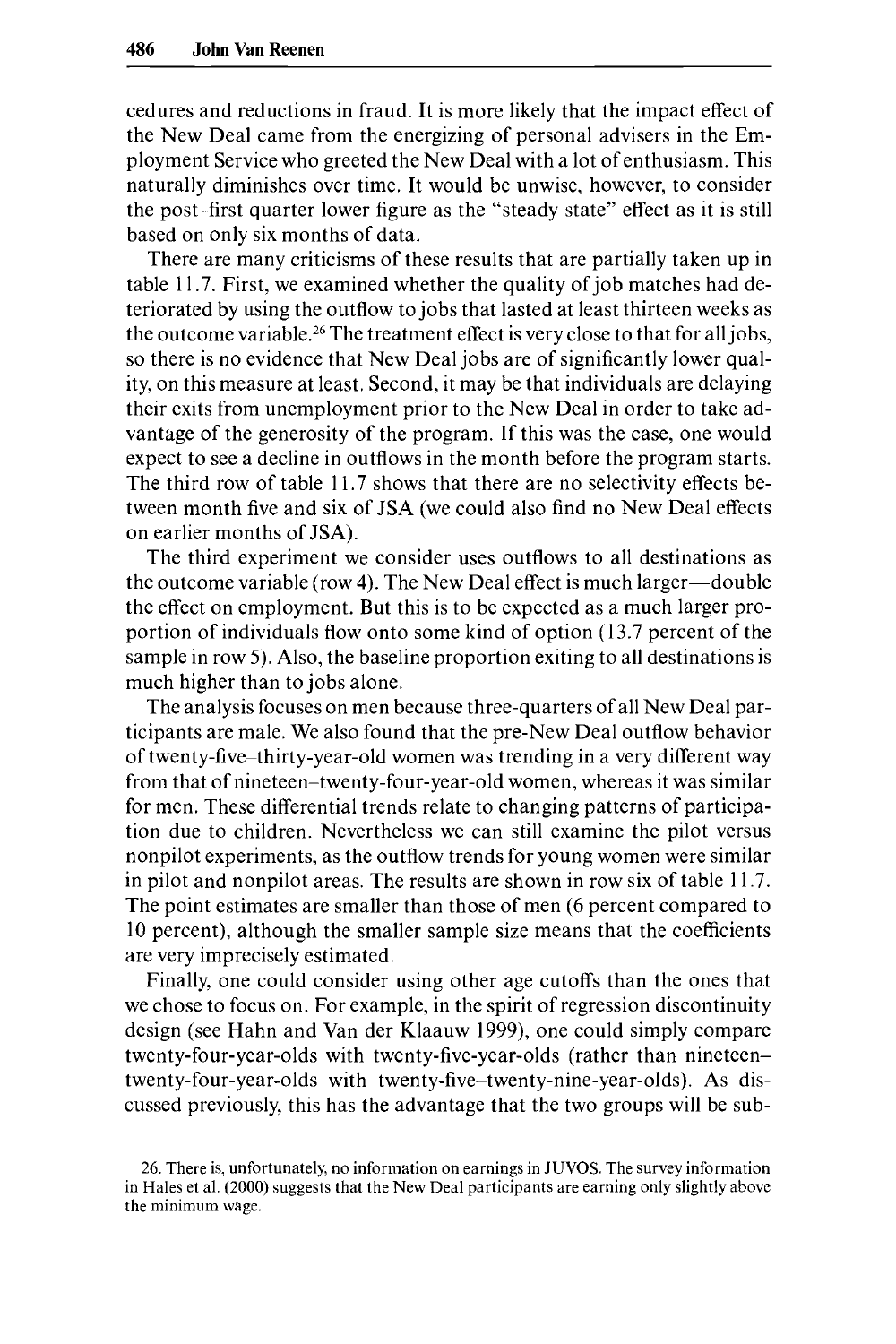| Experiment                                                                                                                      | No. of<br>Observations | Estimates Based on<br>Difference-in-Difference<br>Method |
|---------------------------------------------------------------------------------------------------------------------------------|------------------------|----------------------------------------------------------|
| <b>Pilot Period</b>                                                                                                             |                        |                                                          |
| Men                                                                                                                             |                        |                                                          |
| 1. Outflows to sustained jobs (13 weeks or more<br>in $ 0$                                                                      | 17,433                 | $0.045**$<br>(0.011)                                     |
| 2. Outflows to sustained subsidized jobs (affecting<br>$19-24$ -year-olds) <sup>a</sup>                                         | 55,051                 | 0.031                                                    |
| 3. Outflows to employment between 5th and 6th<br>months of JSA                                                                  | 20,957                 | 0.004<br>(0.008)                                         |
| 4. Outflows to all destinations (19–24-year-olds vs.<br>25–30-year-olds from the national rollout areas<br>and Pathfinder areas | 17,433                 | $0.108**$<br>(0.015)                                     |
| 5. Outflows to all New Deal options (affecting<br>$19-24$ -year-olds)                                                           | 55,051                 | 0.137                                                    |
| Women                                                                                                                           |                        |                                                          |
| 6. Outflows to employment (using 19–24-year-olds in<br>Pathfinder vs. 19-24-year-olds in non-Pathfinder<br>areas)               | 1.169                  | 0.061<br>(0.058)                                         |
| <b>Pilot Period with National Rollout</b>                                                                                       |                        |                                                          |
| 7. Women: Outflow into the employment option<br>(affecting 19–24-year-olds in the Pathfinder<br>areas)                          | 1.693                  | 0.048                                                    |
| 8. Men: Using 24- vs. 25-year-olds (instead of 19–24-<br>$vs. 25-29-year-olds)$                                                 | 2,767                  | $0.068**$<br>(0.033)                                     |

#### **Table 11.7 Regression Results of Further Investigations of the New Deal Effect (percentage point increase in the probability of leaving unemployment)**

*Source:* Blundell, Costa Dias, Meghir, and Van Reenen (2001).

*Notes:* Standard errors are in parentheses. Estimates of the effects of the New Deal used the Joint Unemployment and Vacancies Operating System (JUVOS) 5 percent longitudinal sample of Job Seekers Allowance **(JSA)** claimants. The table considers those obtaining six months of JSA between the second to fourth quarters of 1997 and 1998 for the national rollout estimates. The first quarters of 1997 and 1998 are used for the pilot period estimates. Individuals verifying this criterion are then followed up to the end of the tenth month on JSA to check whether they have found a job. The eligible group (defined by the age or pilot area criterion) is compared with the selected control group.

All estimates are from regressions include a set of other controls, namely marital status, sought occupation, region, and some information on the labor market history (comprising the number of JSA spells since 1982 and the proportion of time on JSA over the 2 years that precede the start of the present unemployment spell).

"Estimates of the outflows to options are obtained from the New Deal Evaluation Database (NDED). \*\*Significant at the 0.05 level

\*Significant at the 0.10 level.

ject to the same trends, but the disadvantage that substitution effects (if they exist) will be strongest for these age groups. The results of this experiment are contained in row eight. The treatment effect is larger in magnitude (0.068), although not significantly different from the baseline effect *(0.053),* which is unsurprising given the much smaller sample size.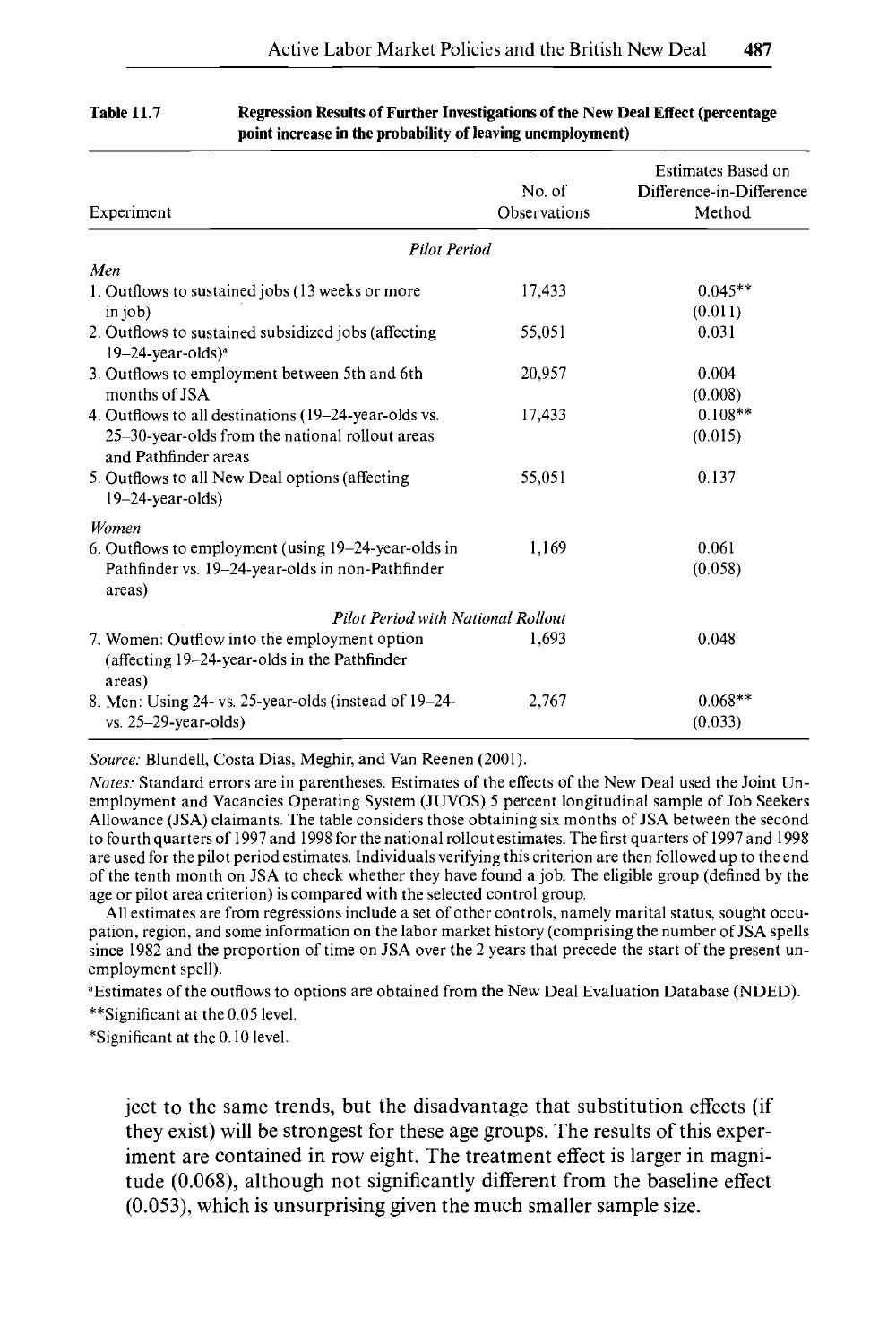In conclusion, the range of experiments contained in table 11.7 suggests that the results are quite robust.

# **11.5 Cost-Benefit Calculation**

Any cost-benefit analysis must proceed with a large degree of caution due to the uncertainty surrounding key parameters. Nevertheless, it is important to try and put the numbers into perspective, no matter how crudely (see table 11.8 for a summary and appendix for more details). The analysis is forward looking-I seek to investigate whether the New Deal would be a program that would be worth making a permanent feature of the U.K. labor market.

One of the main benefits of the New Deal is the number of jobs (and therefore extra output) created. To estimate the number of jobs, a number of assumptions have to be made regarding the counterfactual. I simulate the change in steady state for an economy that broadly matched the U.K. economy in 1998 when the New Deal was introduced.

| Item                               | Description                                                                    | <b>Baseline</b><br>(1)                                | Optimistic<br>(2)                                       | Pessimistic<br>(3)                                  |  |  |  |
|------------------------------------|--------------------------------------------------------------------------------|-------------------------------------------------------|---------------------------------------------------------|-----------------------------------------------------|--|--|--|
| Key assumptions                    |                                                                                | Employment up<br>by $17,250$ (average<br>wage £7,272) | Employment up<br>by $17,250$ (average<br>wage $£8,500)$ | Employment up<br>by 15,000 (average<br>wage £7,272) |  |  |  |
| 1. Increased out-<br>put from jobs | No. of new jobs $\times$<br>average earnings                                   | 125.4                                                 | 146.6                                                   | 98.8                                                |  |  |  |
| 2. Gross<br>Exchequer cost         | Transfers to parti-<br>cipants in New<br>Deal, direct cost<br>of Gateway, etc. | 250.3                                                 | 250.3                                                   | 254.2                                               |  |  |  |
| 3. Benefit and tax<br>savings      | JSA, Housing<br>Benefit, income<br>tax and NI, etc.                            | 148.8                                                 | 156.1                                                   | 133.6                                               |  |  |  |
| 4. Direct cost of<br>Gateway       | Personal advisers,<br>etc.                                                     | 52.9                                                  | 52.9                                                    | 55.0                                                |  |  |  |
| 5. Net Exchequer<br>cost           | $(Item 2) - (Item 3)$                                                          | 101.5                                                 | 94.2                                                    | 120.6                                               |  |  |  |
| 6. Excess burden<br>of taxation    | (Item 5) $\times$ excess<br>burden $(15%)$                                     | 15.2                                                  | 14.1                                                    | 18.1                                                |  |  |  |
| 7. Total social<br>costs           | $($ Item 4 $) + ($ Item 6 $)$                                                  | 68.1                                                  | 67.0                                                    | 73.1                                                |  |  |  |
| 8. Net Social<br>Benefit           | $(Item 1) - (Item 7)$                                                          | 57.3                                                  | 79.6                                                    | 25,7                                                |  |  |  |

**Table 11.8 Preliminary Cost Benefit Analysis of New Deal (in £millions)** 

*Notes:* See appendix and section 11.5 for details of the calculations.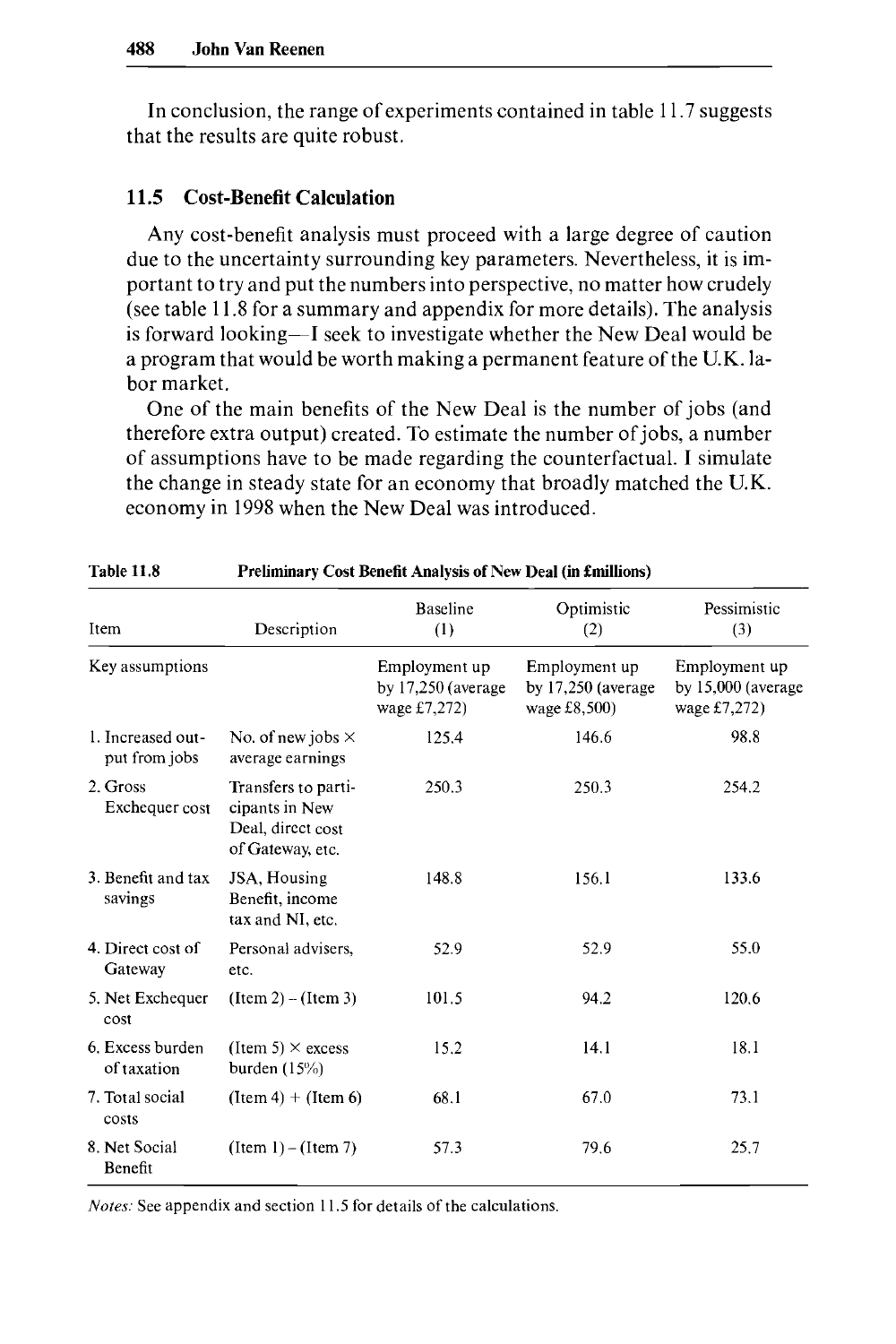The estimates from the previous section showed that the effect of the New Deal was to raise the employment outflows (see table 11.5) of young men by 5.3 percentage points—an elasticity of about  $0.2$  (i.e., 5 percentage points over a presample base of 25.8 percent). I consider three main labor market states only (employment, short-term or under six months of unemployment, and long-term or over six months of unemployment). I then simulate a permanent increase in monthly outflow rates from long-term unemployment to employment using this elasticity of 0.2 (keeping all the other outflow rates constant) and solve for the new steady states stocks. The stock of long-term unemployment (including those in the Gateway and on nonjob options) falls by about 20,000 per year, and the employment level rises by 17,250.?' The number of short-term unemployed rises by 2,850 because employment is higher and the outflow rate from employment to short-term unemployment is unchanged (by assumption).

I use the estimates of the mean starting wages of workers on the New Deal subsidized job option from the survey in Hales et al. (2000) of £3.78 per hour,28 average annual earnings are just under &7300. Using this as our measure of output leads to a social benefit of El25 million (row one).

On the costs side, we have a gross exchequer cost in row two of  $£250$  mil- $\lim_{n \to \infty} 29$  (about £100 million in allowances for the various New Deal options,  $£50$  million for the Gateway and  $£100$  million for the resource inputs into the options). We have to deduct off (1) the fact that unemployment and other benefits were already being paid to these individuals, and (2) those individuals that gain jobs and enjoy higher allowances will be paying some more tax. These items total El49 million (row three). In addition, some of these costs are transfers, so these will contribute only to social costs due to the excess burden of taxation (the deadweight loss involved in a higher level of taxation). Using an excess burden rate of 15 percent, this is about  $£15$ million (row six). On the other hand, the cost of maintaining the Gateway is a real productive cost due to the diversion of resources from other parts of the economy. There are also real resource costs involved in supplying the options, but (following Layard 2000) I assume the benefits of taking an option (e.g., the increased human capital associated with training) perfectly offset these costs. Summing the excess burden and Gateway gives a total social cost of just over **&68** million.

27. This is consistent with the more macro-based approaches. Anderton, Riley, and Young (1999) estimate an employment impact of the New Deal for Young People of 18,000 between January 1998 and October 1999. Riley and Young (2001b) estimate that the New Deal for Young people has increased youth employment by 15,000 per year between March 1998 and March 2000.

28. This may be an underestimate as it does not take into account wage growth over the year and the fact that those on the New Deal subsidy may be less productive than those who left the Gateway for an unsubsidized job.

29. This is lower than the numbers in table 1 1.3 because our analysis is in long run. In steady state the New Deal has reduced the equilibrium numbers of the long-term unemployed, so total costs are lower.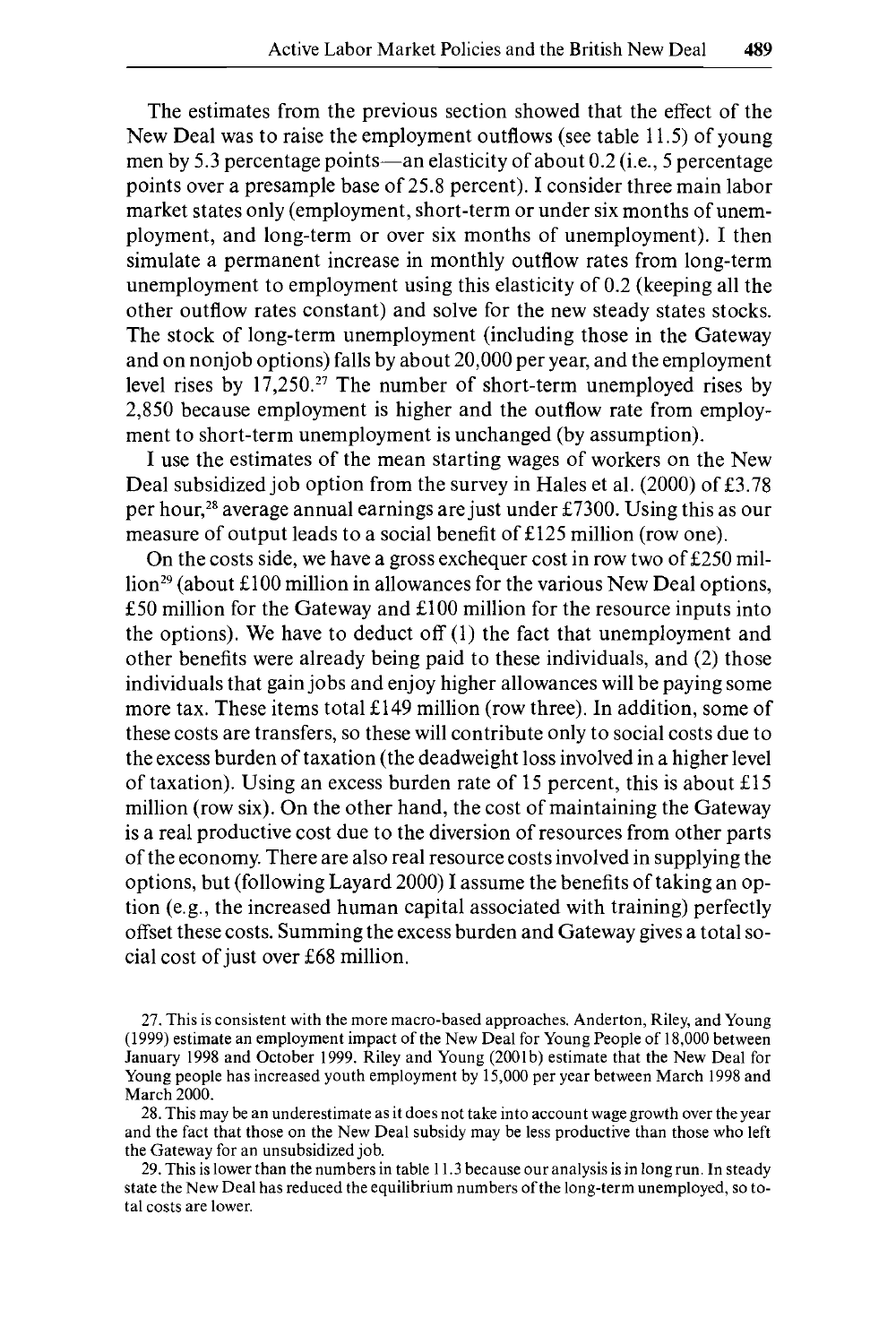The social cost is much less than social benefits of the extra output generated, so there ends up being an annual net social benefit of the program ofjust over **&57** million. The figure is lower than that of the El00 million net benefit in Layard (2000), mainly because I empirically estimate slightly smaller effects of the New Deal on unemployment and employment than those on which Layard bases his calculations. Furthermore, I use actual rather than assumed wage gains. Nevertheless, I concur with his conclusion that the social benefits of the New Deal are likely to outweigh its social costs.

The other two columns of table 11.8 show the sensitivity of these calculations to changes in key assumptions. Column (2) assumes optimistically that average annual earnings of those getting jobs from the New Deal are &8500. This increases the net benefits to about &80 million. The final column makes one change from the first column by pessimistically assuming that the employment effect is only 15,800, (1 standard error below the estimated effect in table 11.6). The net benefit falls to  $£26$  million, half of that in column (1). This illustrates the importance of the magnitude of the employment effect in determining overall benefits. If the employment effect fell to 14,000, then the social costs and benefits are broadly equal.

This analysis probably underestimates the value of the program for three reasons. First, it does not take into account the social benefits of reduced crime, teenage pregnancy, and so on. Second, it does not factor in the redistributive effects from relatively wealthy older taxpayers to the less wealthy young unemployed. Finally, we do not estimate the extent to which the New Deal program enhances the employability and productivity of individuals who participate in the options. We merely assume that the resource input per New Dealer is not more than the present value of the benefit received. On the other hand, the welfare benefits may be overstated as we have not given any weight to the value of leisure for the unemployed.

The job assistance element of the New Deal is more cost effective than the New Deal options as there is no subsidy involved. The lower bound of the job-assistance and monitoring effect works out to increase steady state employment by about 8,000.

Existing **U.S.** evaluations are rather pessimistic about the ability of temporary government jobs and training schemes to raise the long-term prospects of the young unemployed, especially young men.<sup>30</sup> It is worth remembering, however, that the U.S. schemes focus on extremely disadvantaged youth who may be from a comparatively lower part of the ability distribution than the New Deal participants considered here (especially for men). The success of the employment subsidy option will also hinge on the extent to which the experience of work and training will raise productivity, thereby enabling workers to keep their jobs when the subsidy runs out (Bell, Blundell, and Van Reenen 1999).

30. For **a** recent survey, see White, Auspos, and Richhio (1999)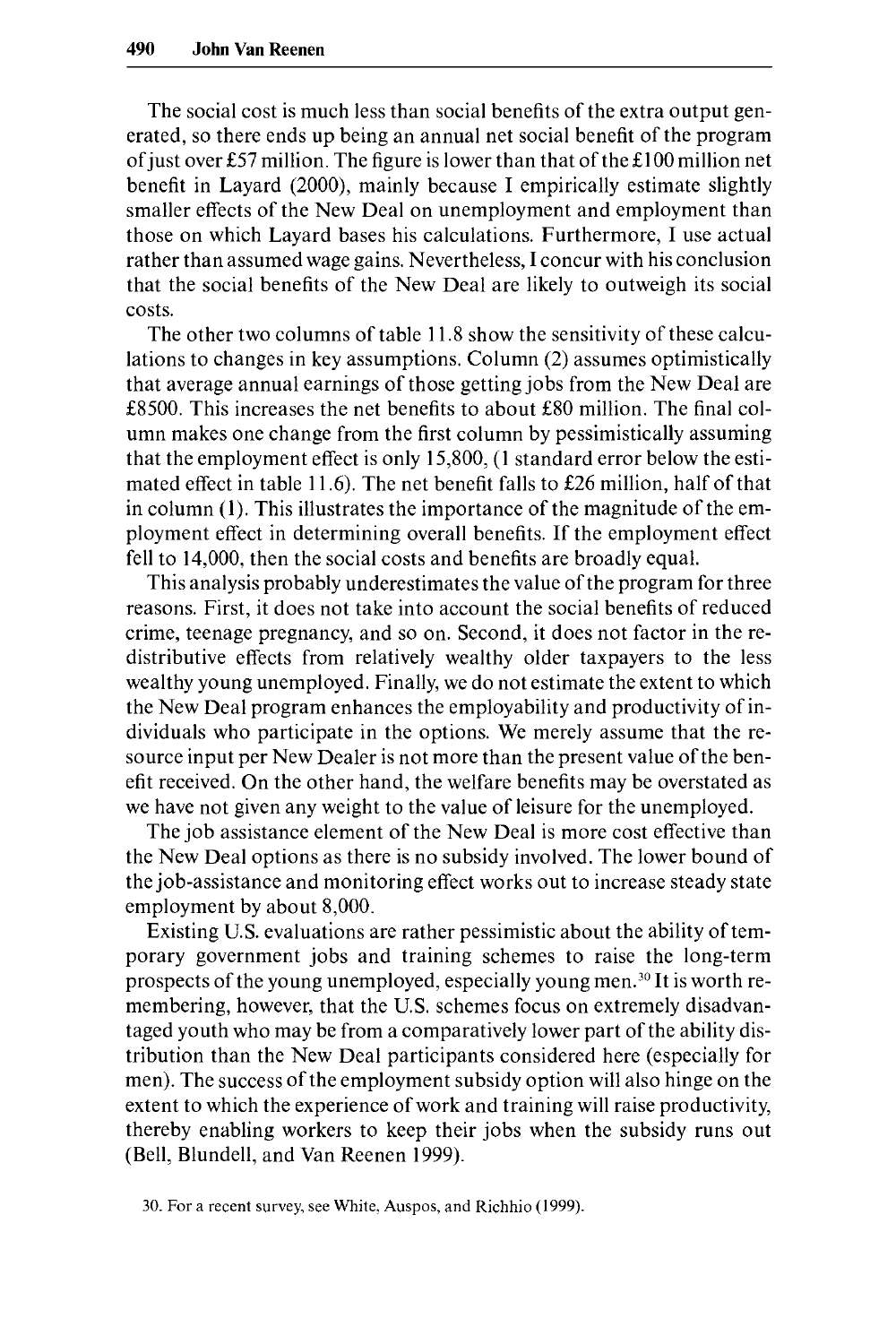### **11.6 Conclusions**

In this chapter I have examined the British New Deal for the Young Unemployed. This is a major program to enhance the employment rates of **eighteen-twenty-four-year-olds.** The youth labor market is an important issue in most countries, especially in Europe where the unemployment rates of the young are well above the OECD average.

The main finding is from the analysis of outflow rates to jobs before and after the introduction of the New Deal. The program appears to have had a significant effect in moving more young people into jobs. According to our estimates, young unemployed men are about 20 percent more likely to find jobs each month because of the New Deal. I estimate that the New Deal has lead to an increase in "steady state" youth employment of over 17,000.

The New Deal should be seen as the latest step in the progressive moves in Britain to tighten the obligation to search for work while claiming unemployment benefits. This process began with the Restart reform of 1986 that made work-focused interviews compulsory for those on longer unemployment durations. One important difference, however, is that the New Deal is much more generous in providing advice and hard cash (e.g., for wage subsidies and training) than previous reforms.

A "reengineered" New Deal has continued since the Labour Party's reelection in 2001. The government has put greater emphasis on intensifying the job search and extending mandatory options for an ever-larger proportion of benefit recipients. The employers' wage subsidy is the element that is most vulnerable to being cut, due to its low take-up. Such a cut could be premature. **As** this paper has shown, the wage subsidy appears to have had a significant impact on increasing jobs (at least in the first few months on the program). The long-term success of the New Deal hinges critically upon improving employment prospects through the acquisition of better job skills, either in the Gateway period or, more likely, during one of the options. It will take some time to monitor the extent to which these dynamic gains in worker productivity really have been boosted by the New Deal.

Taken as a whole, though, the program is judged to be a modest success at a modest cost. Its social benefits appear to outweigh its social costs.

# **Appendix**

# *Cost-Benefit Analysis*

I perform a forward-looking analysis of the effects of the New Deal for Young People. Assuming the stock of people unemployed for more than six months has been eliminated, the New Deal for Young People will have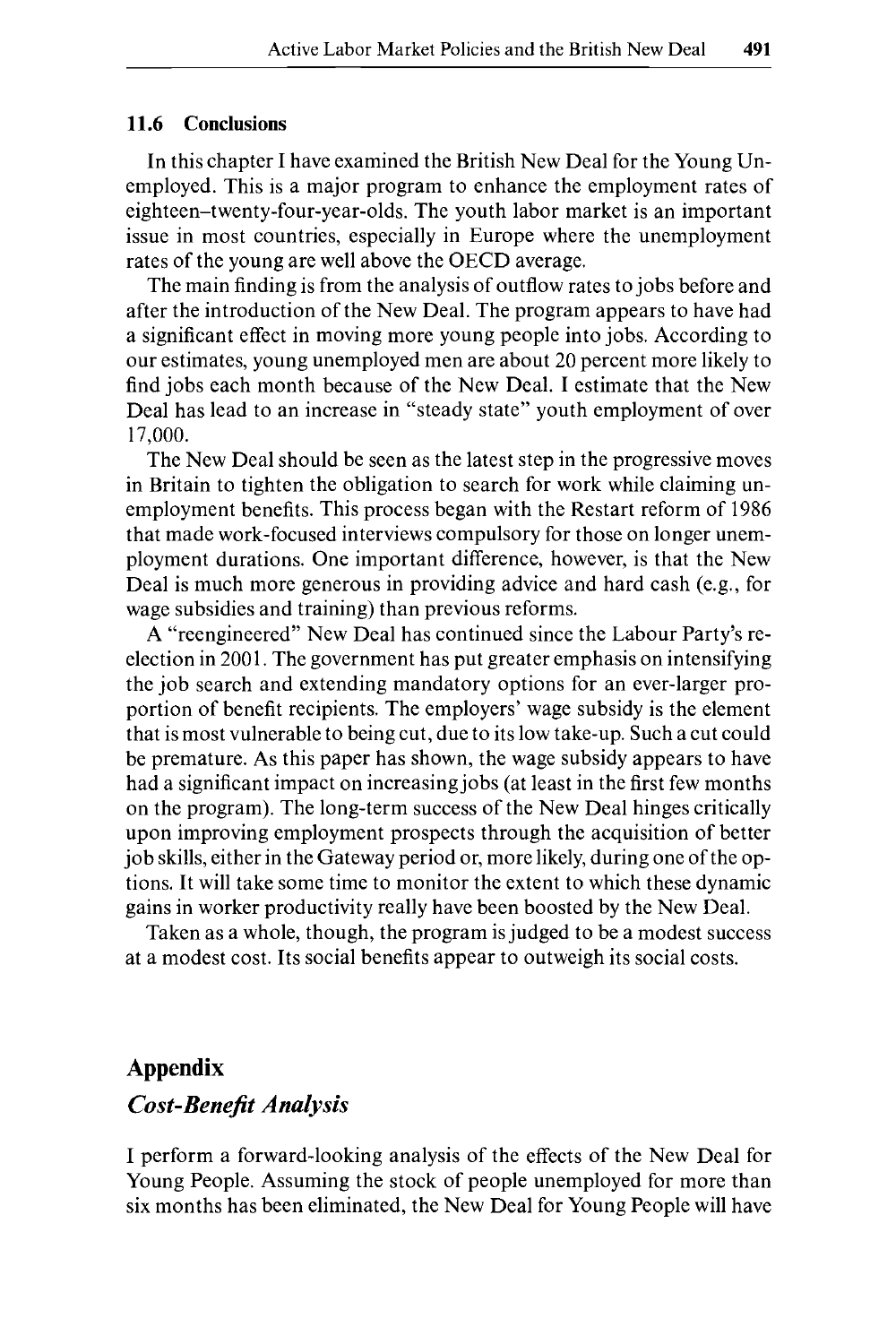its effect on the flow of eighteen-twenty-four-year-olds unemployed for six months.

I begin with our estimates of the effects of the New Deal on increasing outflows. The baseline estimate (table 1 1.6, row seven) is that New Deal has increased the probability of leaving unemployment for a job by 0.205  $(=0.053/0.258)$ . We assume that this elasticity is true for all groups (men and women, whatever duration of unemployment over six months, etc.).

I perform a simulation exercise for a counterfactual economy matched to the features of the U.K. economy in 1998. There are three states: employment, short-term unemployment (under six months), and long-term unemployment (over six months). Individuals on the nonemployer options are treated as long-term unemployed for the purpose of calculating the stocks. I assume that the labor force for young people is fixed at 1.875 million. Initially there are 125,000 long-term unemployed; 250,000 short-term unemployed; and 1.5 million employed. With an outflow rate of 10 percent, this implies an impact effect of an additional monthly outflow of  $2,562$  (=  $0.1*0.205*125$ , or 31,000 per year. In steady state, however, the stocks will adjust to the new outflow *rates* so the equilibrium flows and stocks will be different. Under the assumption that the New Deal only impacts on the flow rate between long-term unemployment and employment, we can solve for the new steady-state levels of the three labor market states. Long-term unemployment falls by 20,088. Of these individuals, 17,250 enter the stock of employment, and 2,840 become short-term unemployed.

To compute the benefits we assume that young people who get jobs as a result of the New Deal produce an amount equal to the corresponding wage. Hales et al. (2000) report on a survey of people on the employer option that suggests an average hourly wage of E3.78. Assuming a thirtyseven-hour week, this implies annual earnings of E7,272. So one clear benefit is the increase in employment, multiplied by annual earnings (17,250  $\times$  £7,272 = £125.4 million).

Other benefits include the gross output of the voluntary and environmental options and the value of training.

On the cost side we have to include

- The resource cost of the Gateway period (although there was already something like this under the previous **JSA** regime). These are mainly administrative costs, such as the salaries of personal advisers.
- The transfers to individuals and firms involved with New Deal options. These only matter from a social point of view because of the excess burden of taxation. This has to be calculated from the increased additional taxation necessary to finance the New Deal. There are transfer payments to employers through subsidized jobs and to participants through the other options. I assume that in steady state there are 12,000 participants on the subsidized job option. Of the long-term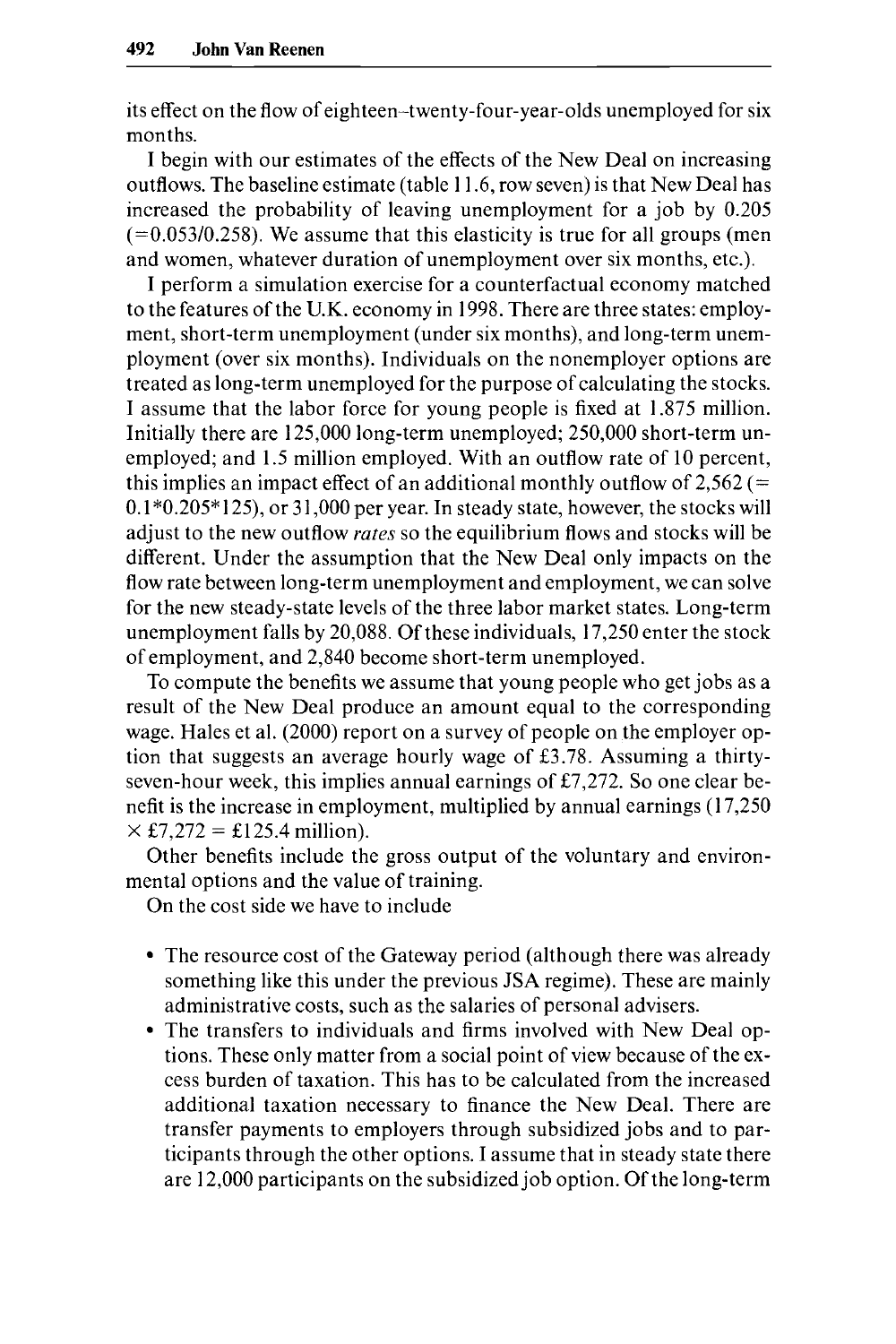unemployed 72 percent are in the Gateway or Follow-Through, 14 percent are in the full-time education and training option, and 14 percent are in the Environmental Task Force or voluntary-sector option. These proportions approximate those in 1999. The subsidies given to each of these groups is defined by the program (see section 1 1.3.2). The sum of these is the gross exchequer cost. We must deduct from this the benefit payments that would have been received by young unemployed people if the New Deal did not exist. Also, we include the additional taxes received by the Revenue. This net exchequer cost is the additional tax that needs to be raised, and this will have a deadweight cost associated with it. Note that the transfers themselves are not included in the social costs.

- The annual cost of JSA  $(E2,080)$  for all those on New Deal options (to calculate the benefit savings). For those who are employed as a result of the New Deal, there are also potential savings in housing benefits  $(f2,080)$  on a rent of  $f40$  per week) and council tax benefits (about &468), but not all participants on the New Deal can claim these (e.g., if they live with their parents). I extracted data on eighteen-twentyfour-year-olds on JSA using the FES. About 40 percent of the relevant group claimed these benefits, so I weighted the value by this proportion. For the employed group I used the wage  $(f7,200)$  to calculate income tax and national insurance (about E472 and E361, respectively, for those on  $£7,300$  per year). Finally, as net disposable income has risen, consumption will rise and there will be a further tax take through value added taxes (VAT) and excise duties. Taking all these elements into account implies an average tax and benefits saving of around E3,600 for each person who moves off unemployment as a result of the New Deal.
- The resource costs of the New Deal options. We make the simplifying assumption that the output of the voluntary and environmental options is equal to the resource costs. One would expect that the output is rather higher. We also assume that the value of training is equal to the resource input. This is controversial as most **U.S.** studies find little effect of training on unemployed youth. The New Deal courses are, however, typically much longer than those in **U.S.** programs (up to twelve months in full-time education), so the assumption is not unreasonable.

I have not put any value on the lost leisure time of those who were unemployed but are now productively engaged in different activities.

These calculations ignore many of the potential benefits of the New Deal. First, it does not take into account the social benefits of reduced crime, teenage pregnancy, and so on. Second, it does not factor in the redistributive effects from relatively wealthy older taxpayers to the less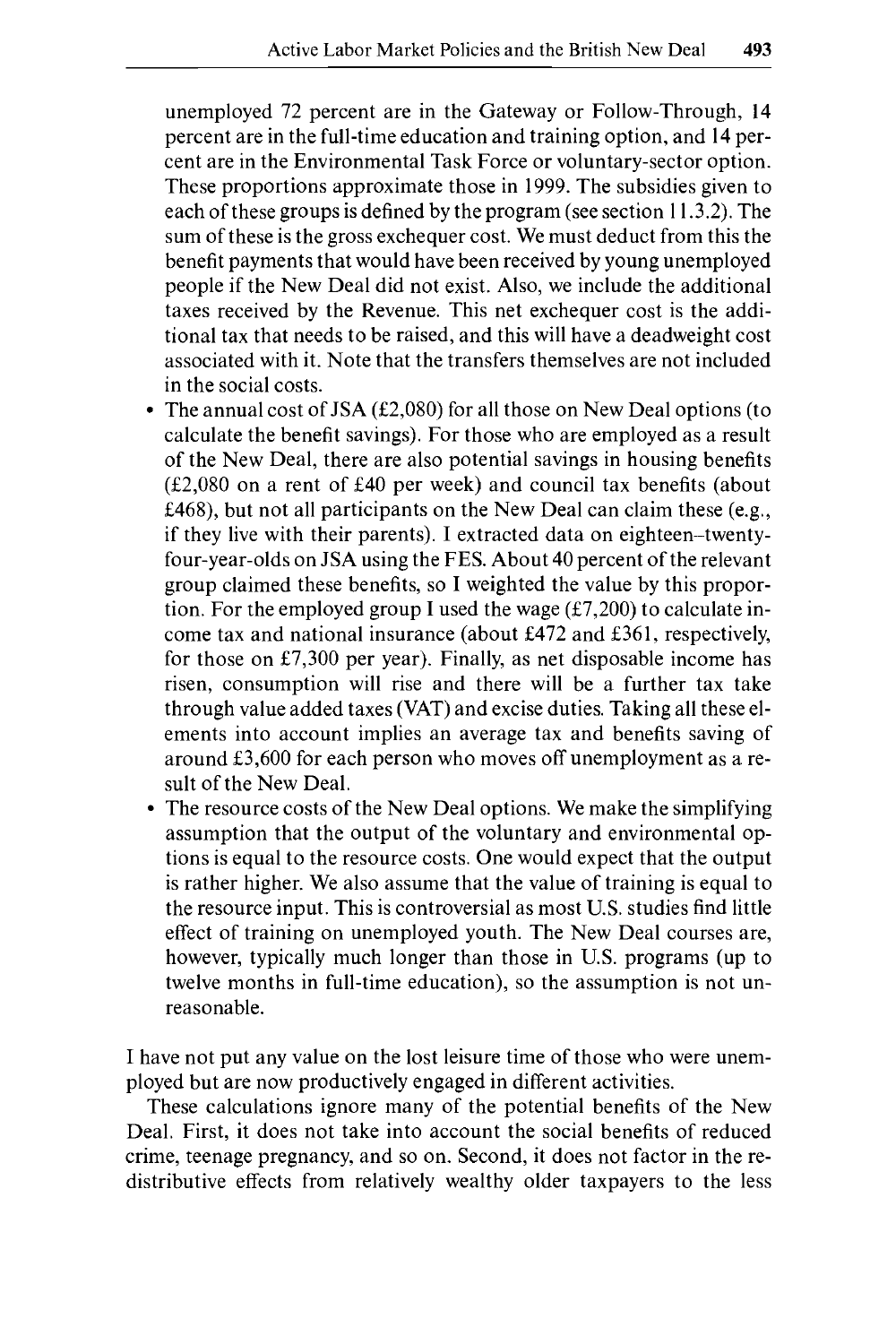wealthy young unemployed. Finally, we do not estimate the extent to which the New Deal program enhances the employability and productivity of individuals who participate in the options. We merely assume that the resource input per New Dealer is not more than the present value of the benefit received.

The calculations also assume that there are no substitution effects or general equilibrium effects. The former would increase the costs, and the latter would increase the benefits. Strong evidence of large substitution or major general equilibrium effects was not uncovered in section 11.4.

# **References**

- Abbring, J. **H.,** G. van den Berg, and **J.** van Ours. 1997. The effect ofunemployment insurance sanctions on the transition rate from unemployment to employment. Tinbergen Institute. Working Paper. Amsterdam: Tinbergen Institute.
- Ashenfelter, O., D. Ashmore, and 0. Deschenes. 1999. Do unemployment insurance recipients actively seek work? Randomized trials in four U.S. States. NBER Working Paper no. 6982. Cambridge, Mass.: National Bureau of Economic Research, February.
- Anderson, P. 2000. Monitoring and assisting active job search. In *OECD proceed*ings: Labour market policies and the public employment service, 217-238. Paris: Organization for Economic Cooperation and Development.
- Anderton, B., R. Riley, and G. Young. 1999. The New Deal for Young People: Early findings from the pathfinder areas. Employment Service Research and Development Paper no. 34. London: Department for Education and Skills.
- Atkinson, J., and N. Meager. 1994. Evaluation of Workstart pilots. IES Report no. 279. Brighton, U.K.: Institute for Employment Studies.
- Bell, B., R. Blundell, and J. Van Reenen. 1999. Getting the unemployed back to work: The role of targeted wage subsidies. *International Tax and Public Finance*  6:339-360.
- Beveridge, W. 1909. *Unemployment: A problem of industry.* London: Longman.
- Blanchflower, D., and R. Freeman. 2000. The declining economic status of young workers in OECD countries. In *Youth unemployment andjoblessness in advanced countries,* ed. D. Blanchflower and R. Freeman, 80-95. Chicago: University of Chicago Press.
- Bloom, D., and C. Michalopoulos. 2001. *How welfare and work policies affect employment and income: A synthesis of research.* New York: Manpower Demonstration Research Corporation.
- Blundell, R., M. Costa Dias, C. Meghir, and J. Van Reenan. 2001. Evaluating the impact of a mandatory job search program. Institute for Fiscal Studies Working Paper no. W01/20. London: Institute for Fiscal Studies.
- Bonjour, D. 2001. The New Deal for young people: National survey of participants stage *2.* Employment Service Research and Development Paper no. 67. London: U.K. Department of Employment.
- Boone, J., and J. van Ours. 2000. Modeling financial incentives to get unemployed back to work. CEPR Discussion Paper no. 2361. London: Center for Economic and Policy Research.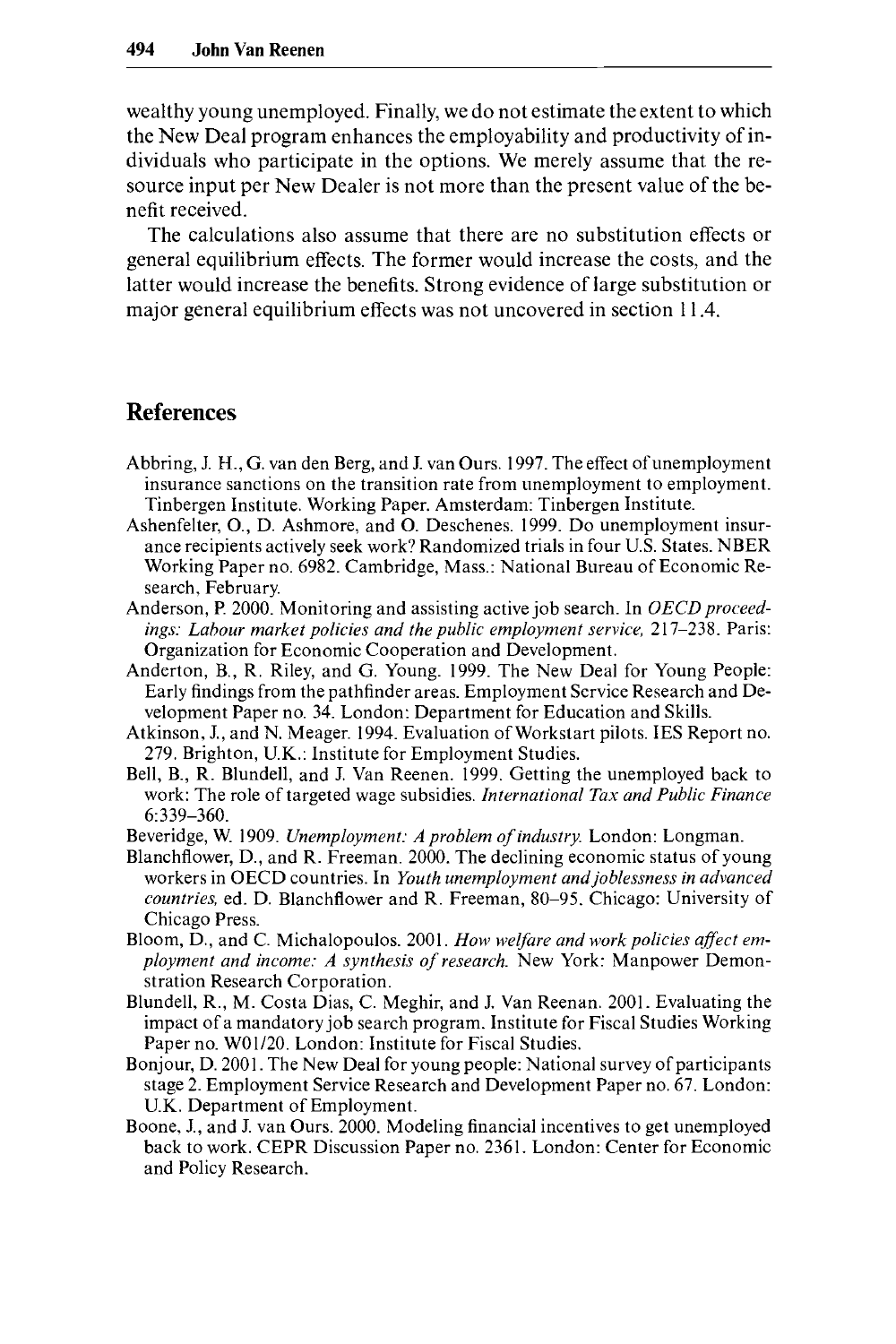- Department for Education and Employment (DFEE). 1997. Design of the New Deal for 18-24 year olds. London: Department for Education and Employment.
- Dickert-Conlin, S., and D. Holtz-Eakin. 2000. Employee-based versus employerbased subsidies to low wage workers: A public finance perspective? In *Finding jobs: Work and welfare reform,* ed. D. Card and R. Blank, 105-166. New York: Russell Sage Foundation.
- Dicks, **M. J.,** and N. Hatch. 1989. The relationship between employment and unemployment. Bank of England Discussion Paper no. 39. London: Bank of England.
- Disney, R., L. Bellmann, A. Carruth, W. Franz, R. Jackman, R. Layard, H. Lehmann, and J. Philpott. 1991. *Helping the unemployed: Active labour market policies in Britain and Germany.* London: Anglo-German Foundation.
- Dolton, P. 1992. Youth training in the UK. In *Training in the private sector,* ed. L. Lynch, 67-100. Cambridge: Cambridge University Press.
- Dolton, **P.,** and D. O'Neill. 1995. The impact of Restart on reservation wages and long-term unemployment. *Oxjord Bulletin of Economics and Statistics* 57 (4): 451-470.
- Dolton, P., and D. O'Neill. 1996. Unemployment duration and the Restart effect: Some experimental evidence. *Economic Journal* 106:387-400.
- Ellwood, D., and E. Welty. 2000. Public service employment and mandatory work: A policy whose time has come and gone and come again? In *Finding jobs: Work and welfare reform,* ed. D. Card and R. Blank, 267-301. New York: Russell Sage Foundation.
- Gorter, R., and P. Kalb. 1996. Estimating the effects of counselling and monitoring the unemployed using a job search model. *Journal of Human Resources* 31:590- 610.
- Gosling, A,, S. Machin, and C. Meghir. 2000. The evolution of male earnings in Britain 1984-94. *Review of Economic Studies* 67 (4): 635-666.
- Grubb, D. 2000. Eligibility criteria for unemployment benefits. *OECD Economic Studies* 31 **(2):** 147-184.
- Hahn, J., P. Todd, and W. van der Klaauw. 1999. Identification and estimation of treatment effects with regression discontinuity design. UNC. Working Paper.
- Hales, J., D. Collins, C. Hasluck, and S. Woodland. 2000. New Deals for Young People and for long term unemployed: Survey of employers. Employment Service Research and Development Paper no. 58. London: U.K. Department of Employment.
- Hasluck, C. 2000. Early lessons form the evaluations of New Deal programmes. Employment Service Research and Development Report no. ESR49. London: U.K.: Department of Employment.
- Heckman, J., R. Lalonde, and J. Smith. 1999. The economics and econometrics of active labour market policies. In *Handbook of labor economics,* vol. 2, ed. 0. Ashenfelter and D. Card, 1865-2097. Amsterdam: Kluwer.
- Her Majesty's Treasury. 1999. *Stability and steady growth for Britain: Pre-budget report.* London: Her Majesty's Treasury.
- Katz, L. 1998. Wage subsidies for the disadvantaged. *Generating jobs: How to increase demandfor less-skilled workers,* ed. R. Freeman and P. Gottschalk, 21-53. New York: Russell Sage Foundation.
- Layard, R. 2000. Welfare to work and the New Deal. *The Business Economist* 31  $(3): 28 - 40.$
- Layard, R., S. Nickell, and R. Jackman. 1991. *Unemployment: Macroeconomic perforrnance and the labour market.* Oxford: Oxford University Press.
- Martin, J. 1998. What works among active labour market policies: Evidence from